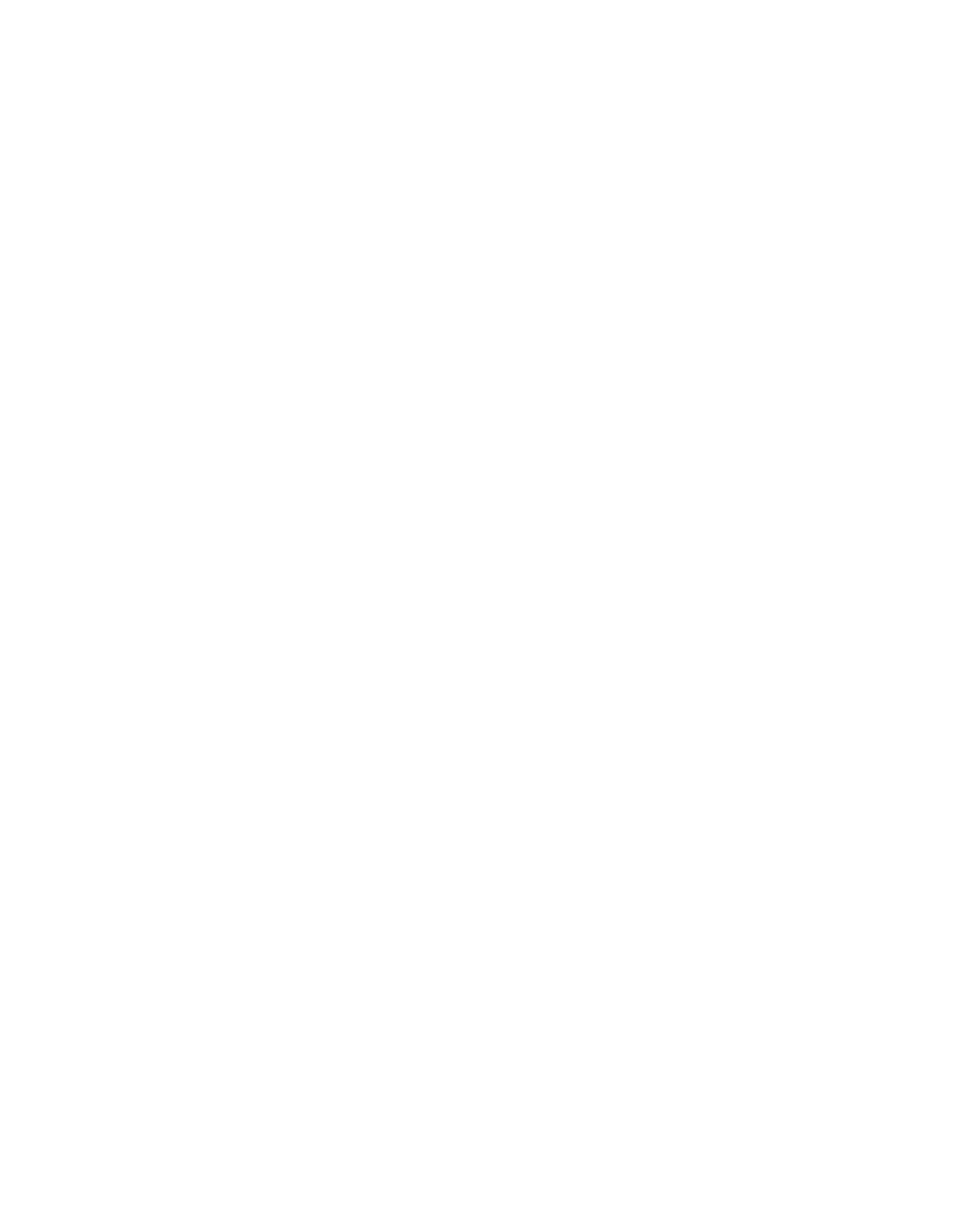#### **Notice**

This report was prepared by Research Into Action, Inc. in the course of performing work contracted for and sponsored by the New York State Energy Research and Development Authority (hereafter "NYSERDA"). The opinions expressed in this report do not necessarily reflect those of NYSERDA or the State of New York, and reference to any specific product, service, process, or method does not constitute an implied or expressed recommendation or endorsement of it. Further, NYSERDA, the State of New York, and the contractor make no warranties or representations, expressed or implied, as to the fitness for particular purpose or merchantability of any product, apparatus, or service, or the usefulness, completeness, or accuracy of any processes, methods, or other information contained, described, disclosed, or referred to in this report. NYSERDA, the State of New York, and the contractor make no representation that the use of any product, apparatus, process, method, or other information will not infringe privately owned rights and will assume no liability for any loss, injury, or damage resulting from, or occurring in connection with, the use of information contained, described, disclosed, or referred to in this report.

NYSERDA makes every effort to provide accurate information about copyright owners and related matters in the reports we publish. Contractors are responsible for determining and satisfying copyright or other use restrictions regarding the content of reports that they write, in compliance with NYSERDA's policies and federal law. If you are the copyright owner and believe a NYSERDA report has not properly attributed your work to you or has used it without permission, please email print@nyserda.ny.gov.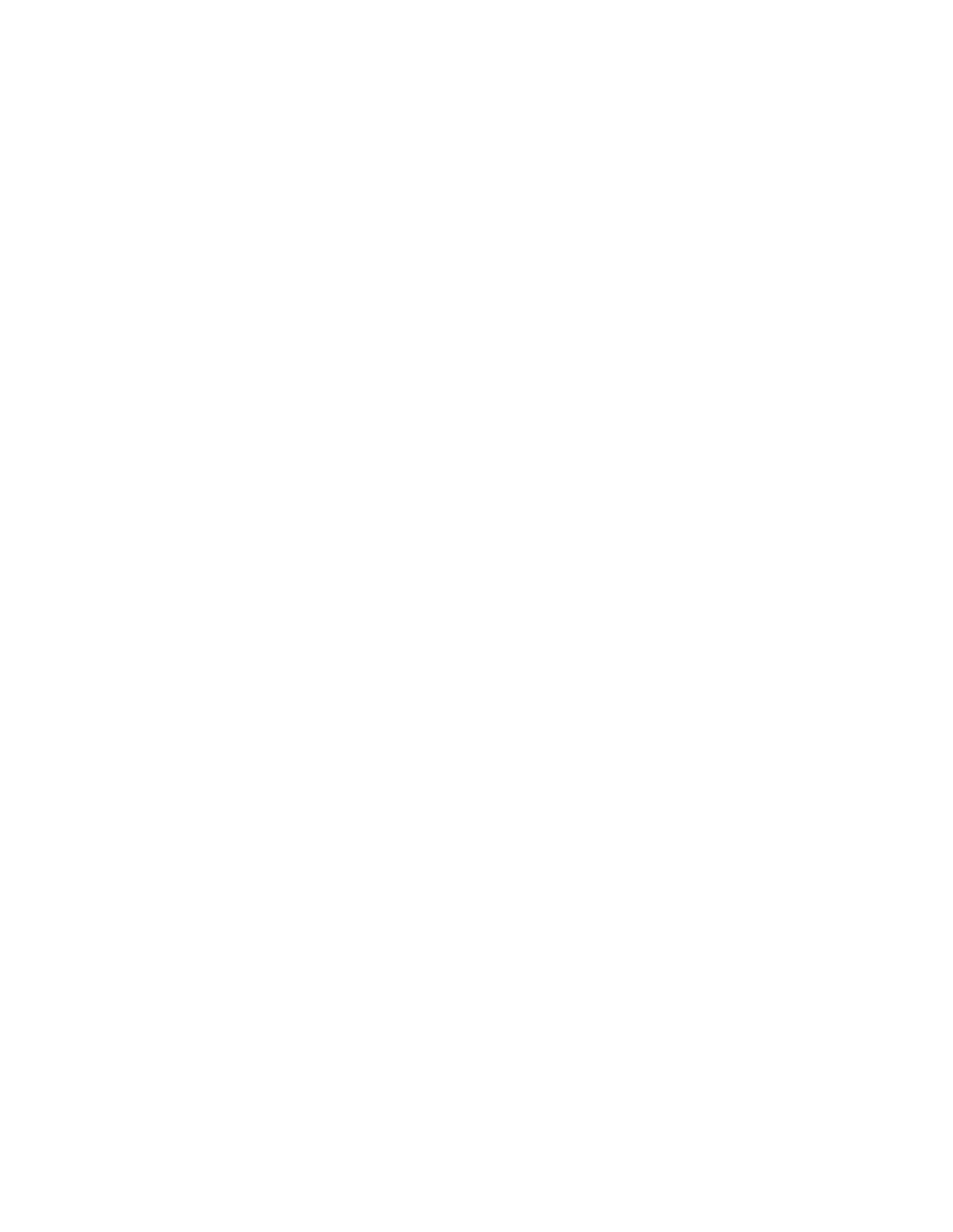# **Table of Contents**

| $\mathbf 1$  |     | PROGRAM CONTEXT, STAKEHOLDERS, INTENT, AND DESIGN  1-1 |
|--------------|-----|--------------------------------------------------------|
|              |     |                                                        |
|              |     |                                                        |
|              |     |                                                        |
|              |     |                                                        |
|              |     |                                                        |
|              |     |                                                        |
|              |     |                                                        |
|              |     |                                                        |
|              |     |                                                        |
|              |     |                                                        |
|              |     |                                                        |
|              |     |                                                        |
|              |     |                                                        |
|              |     |                                                        |
|              |     |                                                        |
|              |     |                                                        |
|              |     |                                                        |
|              |     |                                                        |
|              |     |                                                        |
|              |     |                                                        |
|              |     |                                                        |
| $\mathbf{7}$ |     |                                                        |
|              | 7.1 |                                                        |
|              | 7.2 |                                                        |
|              | 7.3 |                                                        |
|              | 7.4 |                                                        |
|              | 7.5 |                                                        |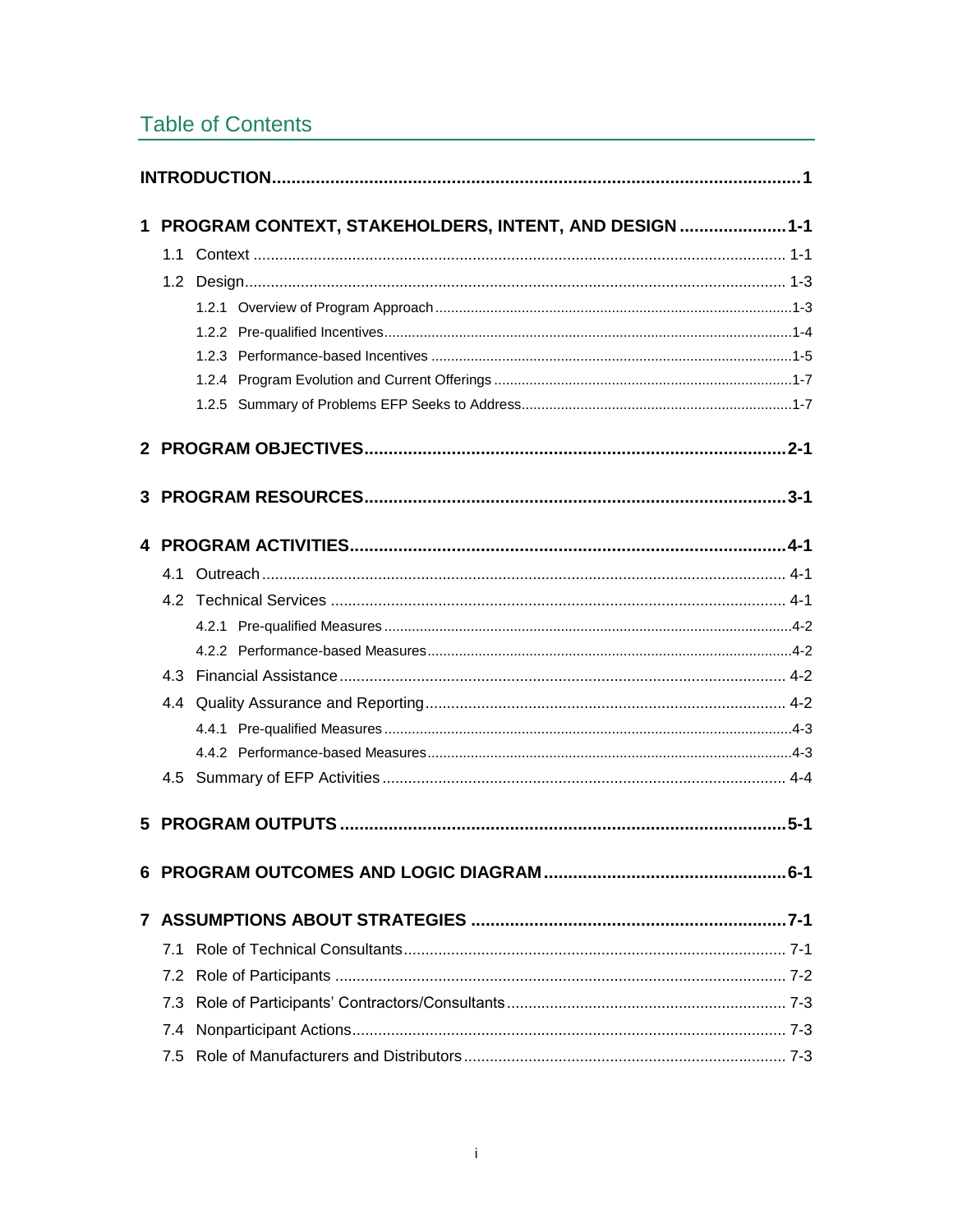|  | 9 REFERENCES ……………………………………………………………………………………………9-1 |  |
|--|-----------------------------------------------------|--|
|  |                                                     |  |
|  |                                                     |  |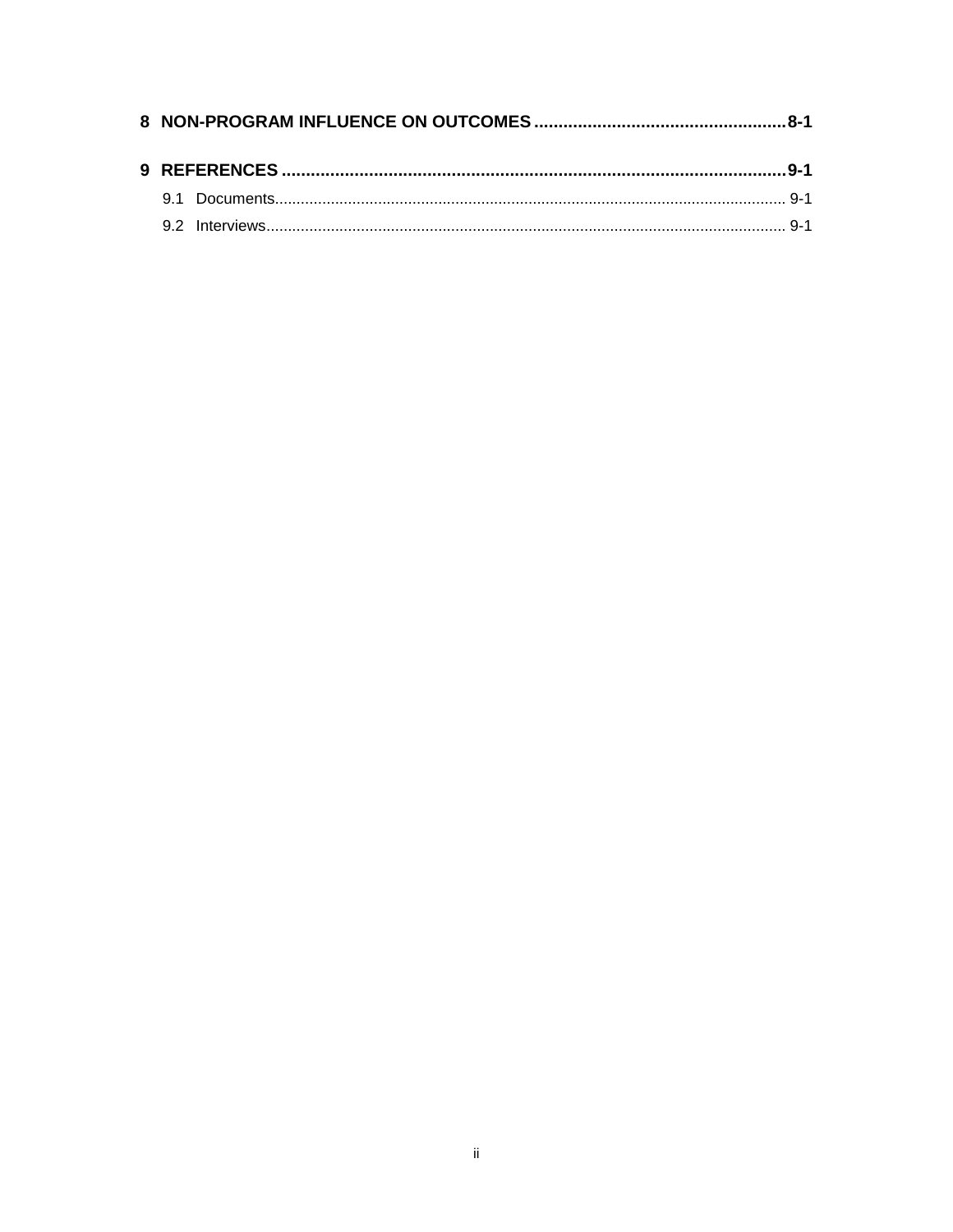# List of Figures

# List of Tables

| Table 1-1: Problems NYSERDA's Existing Facilities Program Seeks to Address  1-8             |  |
|---------------------------------------------------------------------------------------------|--|
|                                                                                             |  |
|                                                                                             |  |
|                                                                                             |  |
| Table 5-1: Existing Facilities Program Outputs, Indicators, and Potential Data Sources  5-1 |  |
| Table 6-1: Existing Facilities Program Outcomes, Indicators, and Potential Data Sources 6-1 |  |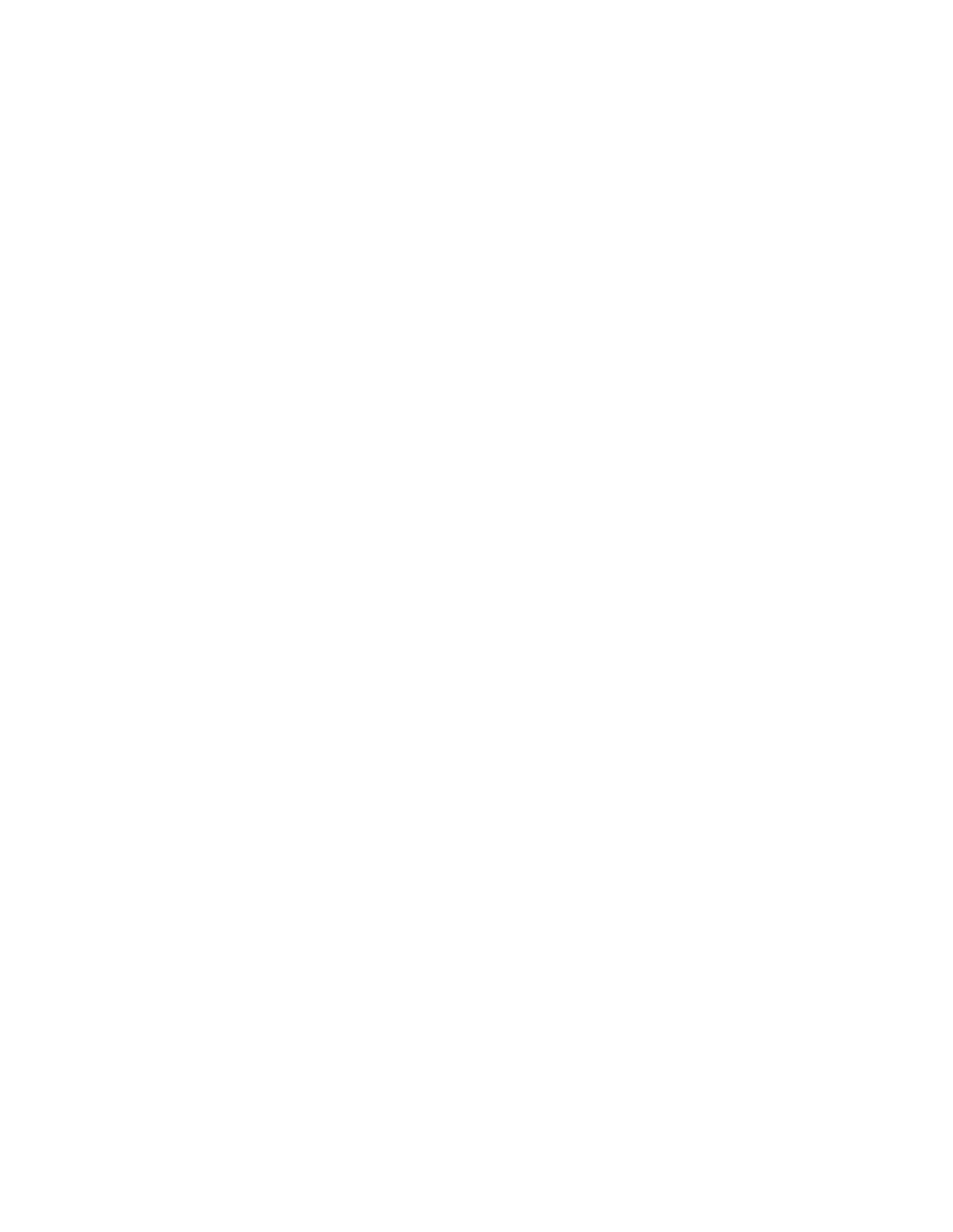### <span id="page-8-0"></span>Introduction

The **New York Energy \$martSM** programs are funded by an electric distribution System Benefits Charge (SBC) paid by customers of Central Hudson Gas and Electric Corporation, Consolidated Edison Company of New York, Inc. (ConEdison), New York State Electric and Gas Corporation, National Grid, Orange and Rockland Utilities, and Rochester Gas and Electric Corporation. The programs are available to all electricity distribution customers that pay into the SBC. The New York State Energy Research and Development Authority (NYSERDA), a public benefit corporation established in 1975, began administering the SBC funds in 1998 through NYSERDA's **New York Energy \$martSM** Program.

During 2008, several changes arising from the New York State Public Service Commission's (PSC's) Energy Efficiency Portfolio Standard (EEPS) proceeding have affected NYSERDA's **New York Energy \$martSM** program portfolio and evaluation efforts. The PSC's June 23, 2008, EEPS Order called for an increase in System Benefits Charge collections and a ramp-up of program efforts by NYSERDA and the state's six investor-owned electricity transmission and distribution utilities to meet New York State's "15 by-15" electricity reduction goal. The current Existing Facilities Program is operated under EEPS guidelines.

The purpose of this document is to present the overarching logic model for the Existing Facilities Program (EFP). EFP offers incentives for equipment providing a variety of electric and natural gas energy solutions, including prescriptive approaches, performance-based projects, energy storage, demand response, and monitoring-based commissioning.

This document comprises eight sections, as follows:

- 1. **Program Context, Stakeholders, Intent and Design:** Describes the problem(s) the program is attempting to solve, or issues it will address and the regulatory and stakeholder environments (context) within which the program is working.
- 2. **Program Objectives**: Describes, at a high level, the program's ultimate purpose and targets.
- 3. **Program Resources**: Identifies the funding, workforce, partnership, and other resources the program is providing.
- 4. **Program Activities**: Describes the program's various infrastructure development, outreach, training, and reporting activities.
- 5. **Program Outputs**: Describes the anticipated immediate results associated with program activities.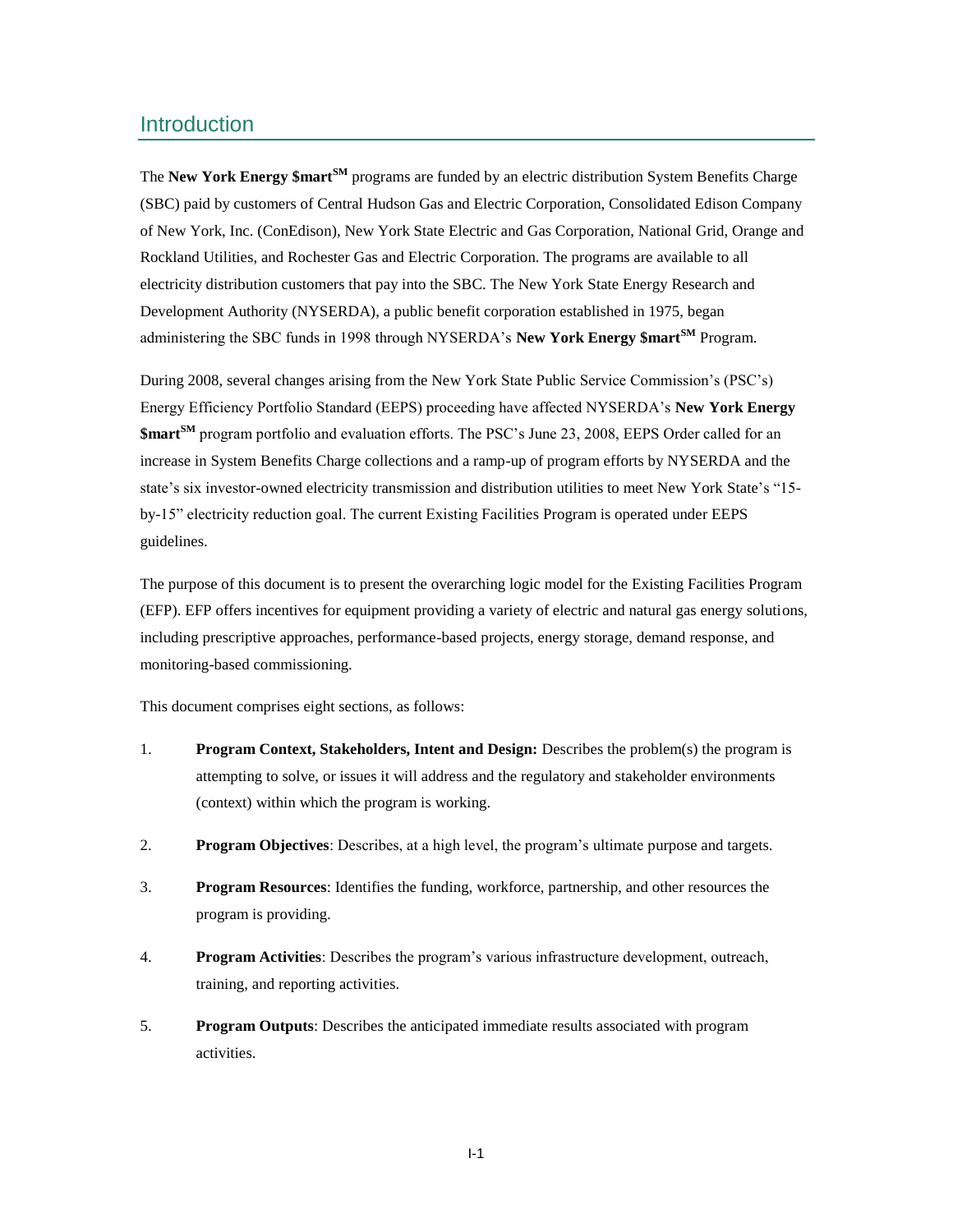- 6. **Program Outcomes**: Describes expected achievements in the near-, intermediate- and longerterm.
- 7. **Assumptions about Program**: Describes assumptions about how program activities and outputs will lead to the desired near-, intermediate- and longer-term outcomes.
- 8. **External Influences**: Describes factors outside the program that may drive or constrain the achievement of outcomes.

Figure I-1 details the relationship between these eight items.



### <span id="page-9-0"></span>**Figure I-1: Program Design Template**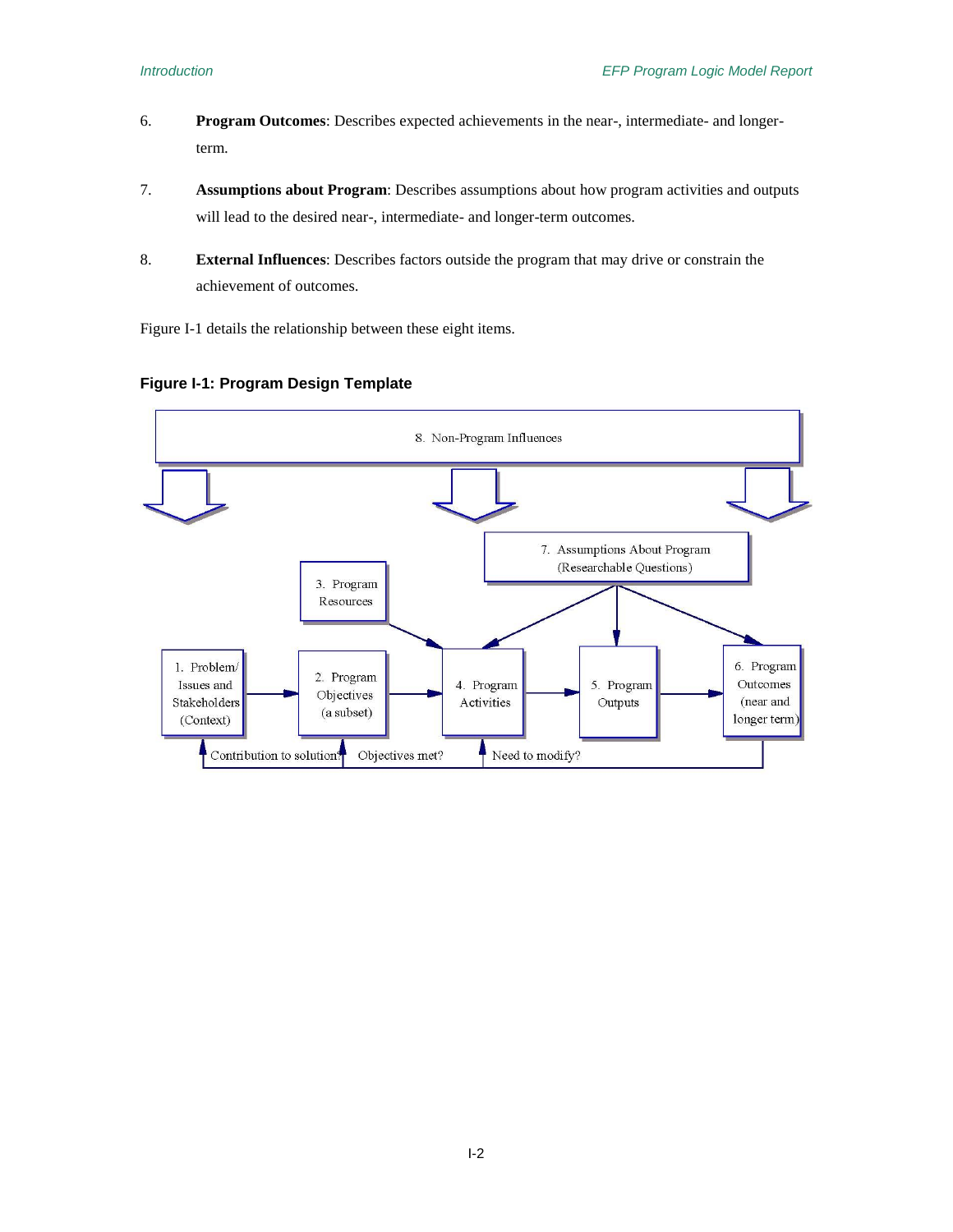## <span id="page-10-0"></span>1 Program Context, Stakeholders, Intent, and Design

### <span id="page-10-1"></span>1.1 Context

NYSERDA's Existing Facilities Program (EFP) addresses New York State-specific building needs and the barriers to full market adoption of improved building technologies and practices that provide the user with the same – if not superior – performance while using use less energy and reducing peak energy demand. It encourages building stakeholders to accelerate the market adoption of underused high-performance technologies and practices and ultimately lower the cost of and increases clean energy options for consumers. EFP supports the following clean energy options:

- High efficiency equipment
- Energy storage

 $\overline{a}$ 

- Demand response  $(DR)^1$
- Monitoring-based commissioning (MBCx)

NYSERDA makes funding available to EFP applicants through its Program Opportunity Notice (PON) 1219 *Existing Facilities Program*.

Increased energy efficiency and demand reductions contribute to improvements of New York State's energy system reliability and security, while helping businesses and industries reduce their operating costs. NYSERDA's provision of multiple incentive strategies to customers, their agents, and energy service companies (ESCOs) to support their clean energy projects fosters growth of the market for energy efficiency, energy storage, DR, and MBCx in existing buildings.

Most building equipment (such as heating, cooling, ventilation, and distribution systems) currently in use consumes more energy than would be the case if this equipment were replaced with standard new models; these standard new models, in turn, consume more energy than that consumed by the most efficient commercially available technology. EFP encourages customers in the market for new equipment to install highly efficient models, and encourages customers with date equipment to engage in early replacement – that is, to replace equipment prior to failure when the value of the energy savings provide a good return on the investment in upgrade costs.

In addition to promoting energy-efficient models to replace failed or inefficient equipment, the program also promotes clean energy strategies that have low current market share: energy storage equipment and enabling equipment for demand response and for ongoing, monitoring-based commissioning. The MBCx

<sup>&</sup>lt;sup>1</sup> Demand response is one strategy for reducing peak loads; also called demand management.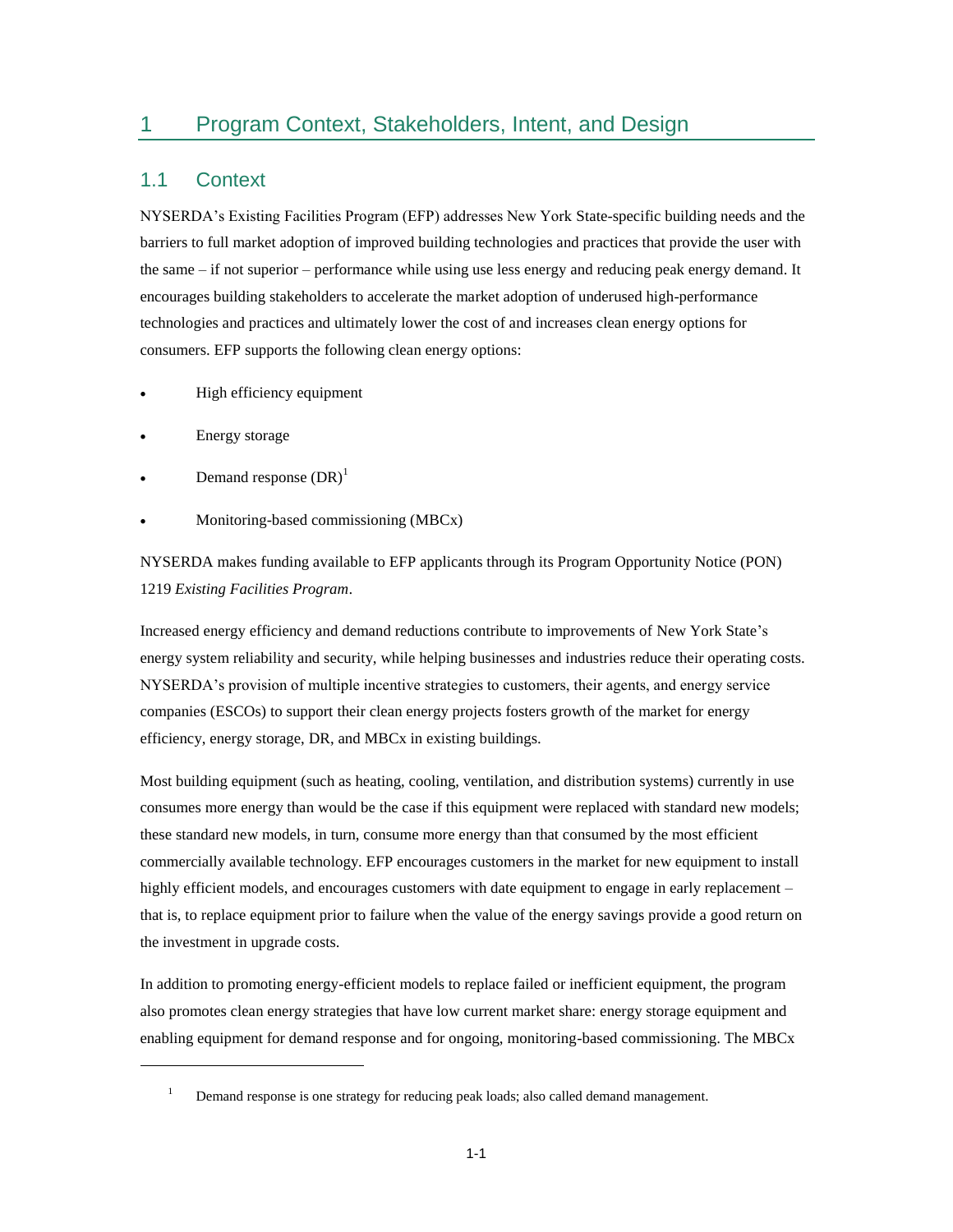incentives offset a portion of the costs of qualifying energy efficiency projects that deliver verifiable annual energy savings resulting from the installation of information gathering technologies that provide critical data to monitor and alter building operation. EFP seeks to promote clear communication of energy usage to the facility occupants, thereby facilitating a coordinated means to reduce consumption and lower costs.

The State's utility ratepayers benefit from increased market adoption of cost-effective, high-efficiency equipment, yet a number of conditions limit the adoption of such equipment below socially desirable levels, including:

Higher first costs for efficient equipment,

 $\overline{a}$ 

- Limits to customers' decision capacity to select the best new equipment (such as due to staff expertise, staffing constraints, or occasioned by precipitous essential equipment failure),
- Contractors' sales approach of "good, better, best," and reluctance to promote "best" and risk losing the sale, and
- Lack of familiarity with less common technologies and strategies, such as energy storage, DR, and MBCx, leading both contractors and customers to underestimate the benefits and overestimate the risks.

These market conditions limit the adoption of technologies that support the efficient operation of facilities as well as limit the ability of facilities to reduce electricity consumption during high-demand periods, a reduction that would benefit the electricity grid. Technologies that support DR and other customer grid interactions are nascent. Because of the newness of both the technology and the use, it is still difficult to acquire and operate end use appliances with built-in capability to support building monitoring and control. Standardization of protocols that support building-to-network operation centers is also lacking.

Yet energy efficiency and peak load reduction are important for New York State (NYS) and its ratepayers. For example, during peak demand summer hours, electric reliability is strained, costs are high, and generation needs often are met through increased use of older plants that have greater emissions than newer plants. Within New York City, the Hudson Valley and other downstate areas, the issues are particularly acute, leading some observers to recommend costly and difficult-to-site transmission and distribution infrastructure improvements as the best way to meet high demand.<sup>2</sup>

Increasing market penetration of underused technologies that reduce facility energy intensity and peak energy use – the objective of EFP – can help mitigate these conditions and provide significant benefit to

<sup>2</sup> *Operating Plan for Technology and Market Development Programs (2012 – 2016),* Revised February 15, 2013, NYSERDA, page 9-33.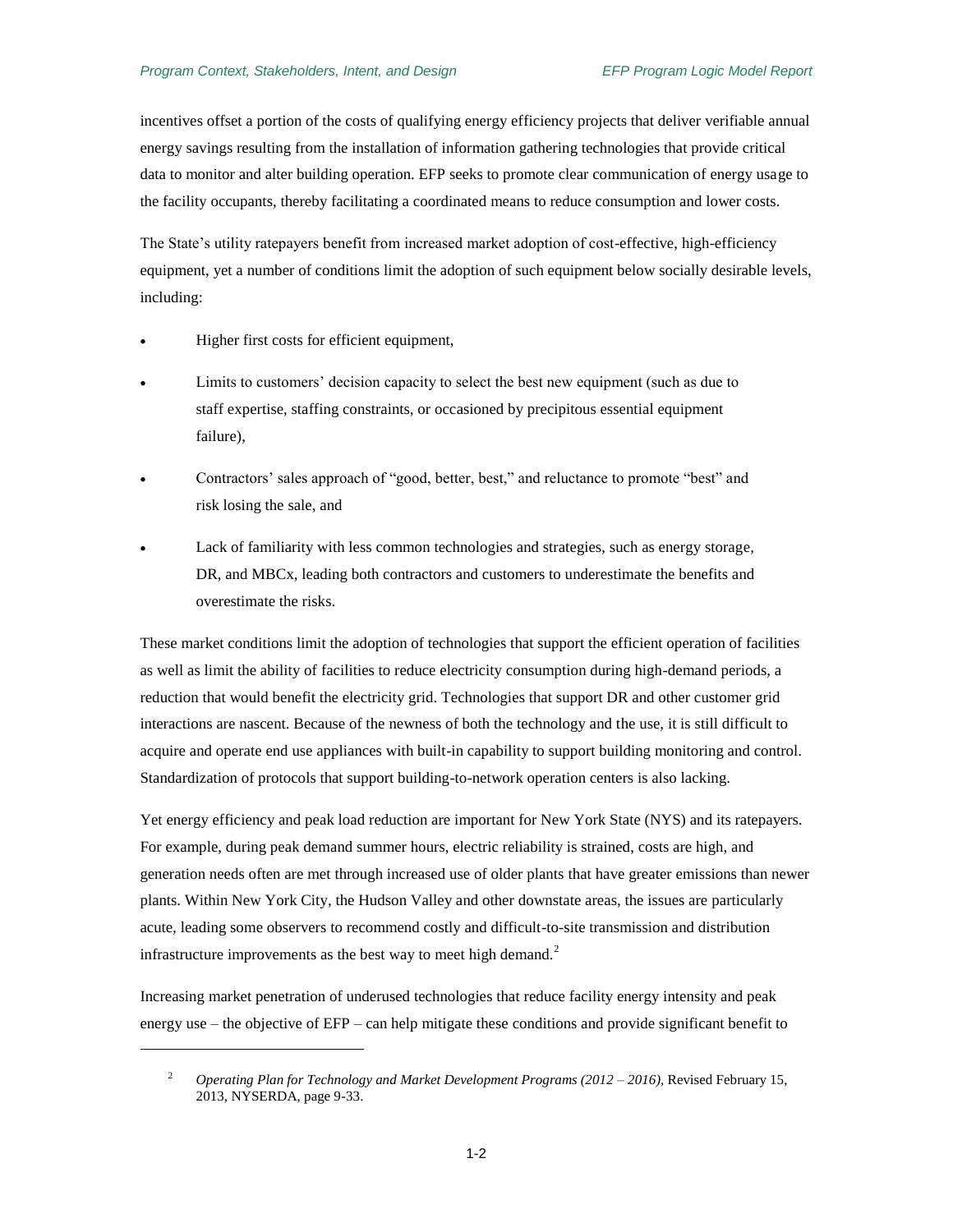participating ratepayers and New York State as a whole through improved system load profile, wholesale price moderation, deferral of delivery service cost and improved environmental quality. Increasing load flexibility within buildings, allowing for greater load management by customers, and increased participation in New York State Independent System Operator (NYSIO) and utility DR programs will improve system reliability and mitigate pressures for costly transmission and distribution upgrades.

### <span id="page-12-0"></span>1.2 Design

 $\overline{a}$ 

EFP provides incentives and technical support to existing nonresidential facilities pursuing energy efficiency, energy storage, DR, and MBCx. EFP targets customers<sup>3</sup> in all nonresidential sectors, including commercial and industrial businesses, state and local government and municipal buildings, healthcare facilities, universities and colleges, schools, and hospitality/hotels. Although the program name explicitly describes the existing facilities market, EFP also provides incentives to nonresidential customers installing pre-qualified lighting measures in their new facilities.

By offering energy efficiency and DR incentives to existing nonresidential facilities, the EFP occupies a central role in NYSERDA's nonresidential portfolio. The following programs complete the portfolio. NYSERDA's Industrial and Process Efficiency Program serves industrial customers, including data centers, seeking assistance for industrial process efficiency; its Multifamily Performance Program serves multifamily establishments of five units or more; its Agricultural Energy Efficiency program serves farm and on-farm producers; and its New Construction Program serves nonresidential customers seeking assistance for new construction or gut renovations. NYSERDA rounds out these offerings with programs assisting nonresidential customers with renewable energy technologies and combined heat and power applications. Wrapping around these programs, NYSERDA's FlexTech Program provides support to nonresidential customers seeking to better understand their efficiency and clean energy opportunities.

#### <span id="page-12-1"></span>1.2.1 Overview of Program Approach

EFP accepts applications from facility owners and non-owners, including management companies, tenants with the authority to make improvements, and energy service companies (ESCOs). It requires the applicant to be the entity receiving the approved incentive amount upon project completion and to be the entity responsible for delivering the energy savings.

EFP staff and outreach contractors (OCs) are available to consult with customers and applicants about eligibility, to assist them with the application process, and to schedule site visits. The *Existing Facilities Program Brochure* provides an email address applicants can use to easily request assistance form EFP staff. EFP staff and its OCs help customers identify and prioritize projects to maximize energy savings.

<sup>&</sup>lt;sup>3</sup> Customers of New York State's electric and gas utilities that pay into SBC.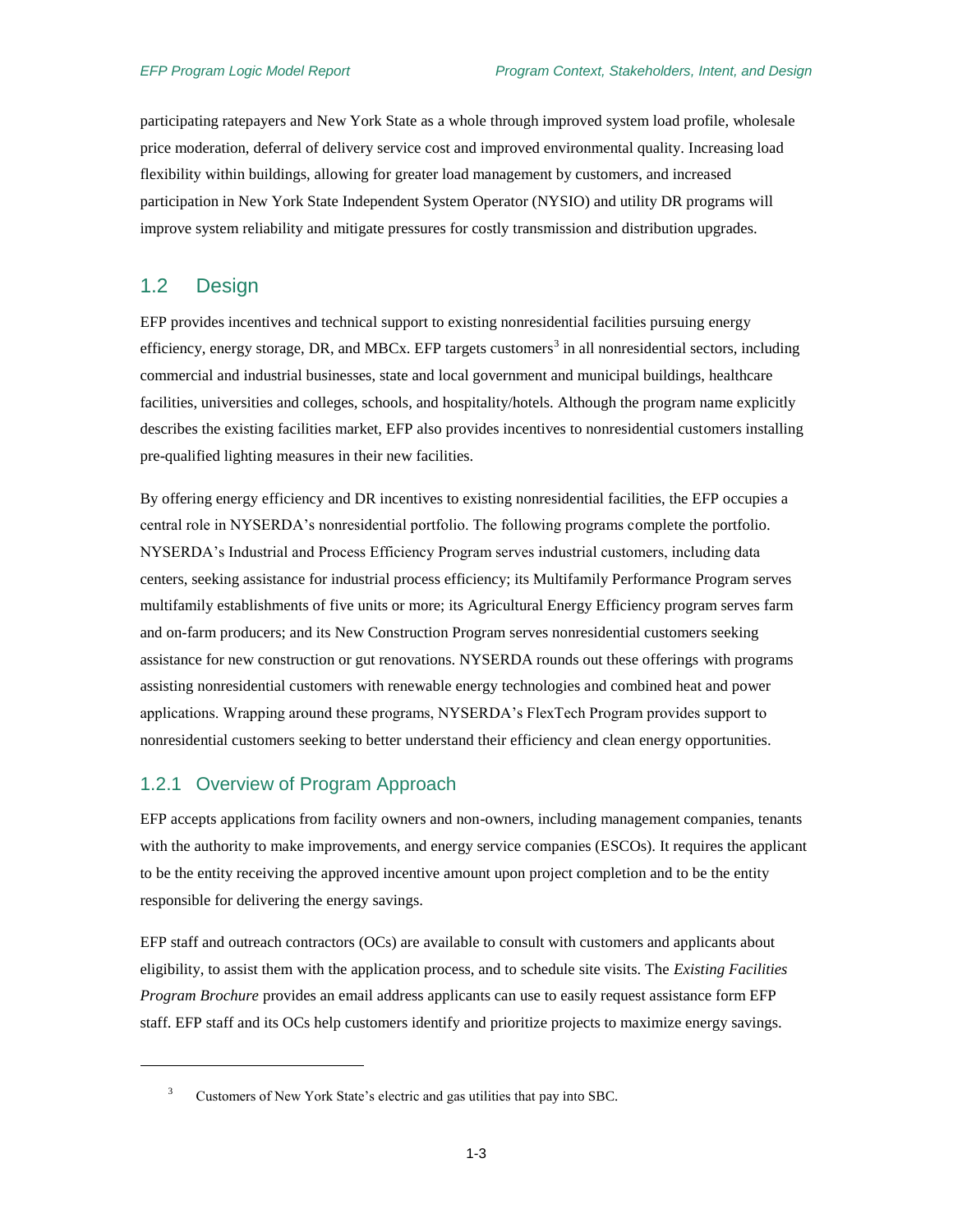EFP has various restrictions to ensure that projects acquire appropriate energy efficiency and DR resources and use ratepayer funds judiciously. For example, total incentives cannot exceed 50% of project costs, with the exception of DR projects (stand-alone or bundled with efficiency projects), whose incentives cannot exceed 75% of project costs. (Project costs may include equipment, labor, and engineering expenses.) Projects must have a simple payback of at least one year for commercial and institutional, yet less than 18 years; project savings must persist for at least five years. DR projects must demonstrate participation in an approved DR program. Equipment must meet any existing ENERGY STAR<sup>®</sup> minimum efficiency requirements. A given efficiency measure installation may receive either a pre-qualified or a performancebased incentive, but not both, and either a NYSERDA or a utility company incentive, but not both. Fuelswitching projects are ineligible, as are power quality and power factor improvement projects.

EFP offers two types of incentives: pre-qualified and performance-based.

#### <span id="page-13-0"></span>1.2.2 Pre-qualified Incentives

The pre-qualified incentives encourage customers to purchase and install more energy-efficient equipment for small-sized energy upgrades and equipment replacement projects. NYSERDA advertises its prequalified incentives by characterizing eligible projects as "small, simple equipment changeouts," and urges applicants to install qualifying measures and then apply for up to \$60,000 in incentives.

EFP's pre-qualified incentives provide a specified dollar amount per unit of the equipment. Facilities can receive up to \$30,000 in incentives for pre-qualified electric measures and up to the same amount (\$30,000) in incentives for pre-qualified natural gas measures per calendar year. To help applicants in this process, EFP has made measure worksheets available through the EFP website.<sup>4</sup> The pre-qualified incentives have no minimum incentive requirement. Prospective applicants must use the Consolidated Funding Application (CFA) and submit their incentive request and project documentation within 90 days after project completion.

Pre-qualified measures include qualifying electric and natural gas equipment and materials of the following types:

- Lighting (ENERGY STAR® or DesignLights Consortium-qualified)
- Variable frequency drives (VFDs)
- Chillers

l

The linked page provides links to the measures worksheets: Lighting – New Construction, Lighting – Retrofit, HVAC, Chillers, Interval Meters, Variable Frequency Drives, Commercial Refrigeration, Commercial Kitchen Equipment and Washers, Natural Gas – National Fuel Customers, and Natural Gas – SBC-paying customers. [http://www.nyserda.ny.gov/Energy-Efficiency-and-Renewable-](http://www.nyserda.ny.gov/Energy-Efficiency-and-Renewable-Programs/Commercial-and-Industrial/CI-Programs/Existing-Facilities-Program/Pre-Qualified-Incentives.aspx)[Programs/Commercial-and-Industrial/CI-Programs/Existing-Facilities-Program/Pre-Qualified-](http://www.nyserda.ny.gov/Energy-Efficiency-and-Renewable-Programs/Commercial-and-Industrial/CI-Programs/Existing-Facilities-Program/Pre-Qualified-Incentives.aspx)[Incentives.aspx](http://www.nyserda.ny.gov/Energy-Efficiency-and-Renewable-Programs/Commercial-and-Industrial/CI-Programs/Existing-Facilities-Program/Pre-Qualified-Incentives.aspx)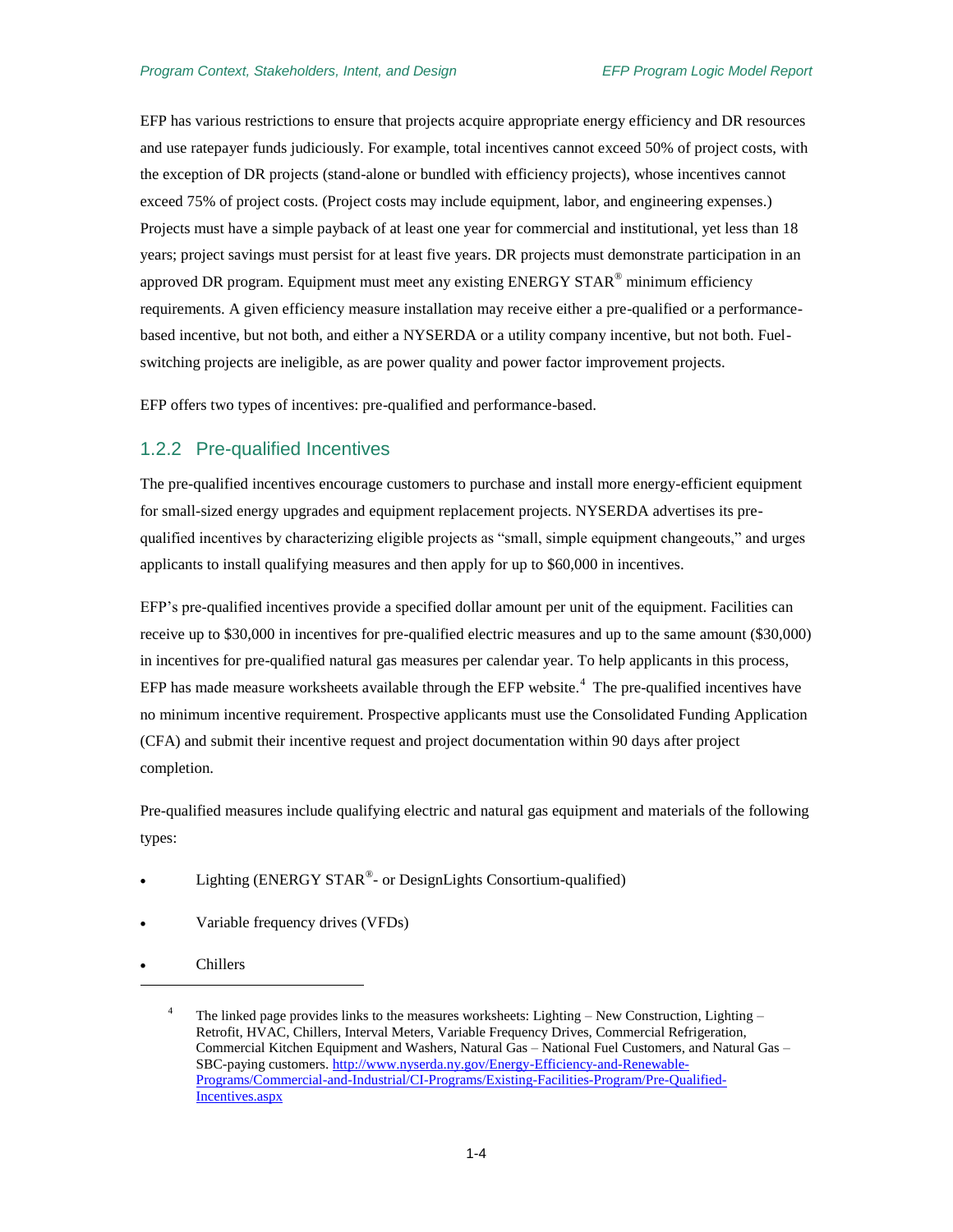- HVAC (heating, ventilation, and air conditioning), furnaces and boilers, and space and water heating equipment
- Commercial refrigeration, washers, and kitchen equipment
- Interval meters

 $\overline{a}$ 

#### <span id="page-14-0"></span>1.2.3 Performance-based Incentives

The performance-based incentives encourage customers working on large-scale projects to achieve significant, verifiable electricity or natural gas savings; the incentives also encourage customers to undertake projects facilitating DR and MBCx. NYSERDA advertises its performance-based incentives by characterizing eligible projects as "large, custom improvements," and urges applicants to involve NYSERDA early in project planning. Applicants are eligible for up to \$2 Million in incentives. Prospective applicants must apply using the CFA either before or within 90 days of contracting for the project, and prior to the demolition or removal of existing equipment or installation of new equipment relating to the project.

The performance-based incentives are typically higher than incentives for pre-qualified projects.<sup>5</sup> EFP defines its performance-based incentives as a dollar amount per unit of energy saved; the specific amounts vary by measure category.<sup>6</sup> Project savings for the performance-based applications are estimated through engineering analyses.

EFP identifies the following performance-based incentive categories:

- Electric and natural gas efficiency incentives offset a portion of the capital costs of qualifying, cost-effective energy efficiency projects that reduce energy consumption at an eligible facility
	- o Electric measures: lighting, motors, VFDs, energy management systems, HVAC, chillers
	- o Natural gas measures: furnaces/boilers, water heaters, steam/hot water distribution piping insulation; heat recovery (such as flue gas economizers)
	- o Other measures: EFP staff will consider applications for measures not listed here

<sup>&</sup>lt;sup>5</sup> When both types of incentives are expressed as a dollar amount per unit of saved energy, performance-based incentives are greater than pre-qualified incentives.

<sup>&</sup>lt;sup>6</sup> The downstate incentives per unit of saved energy are higher than the upstate ones.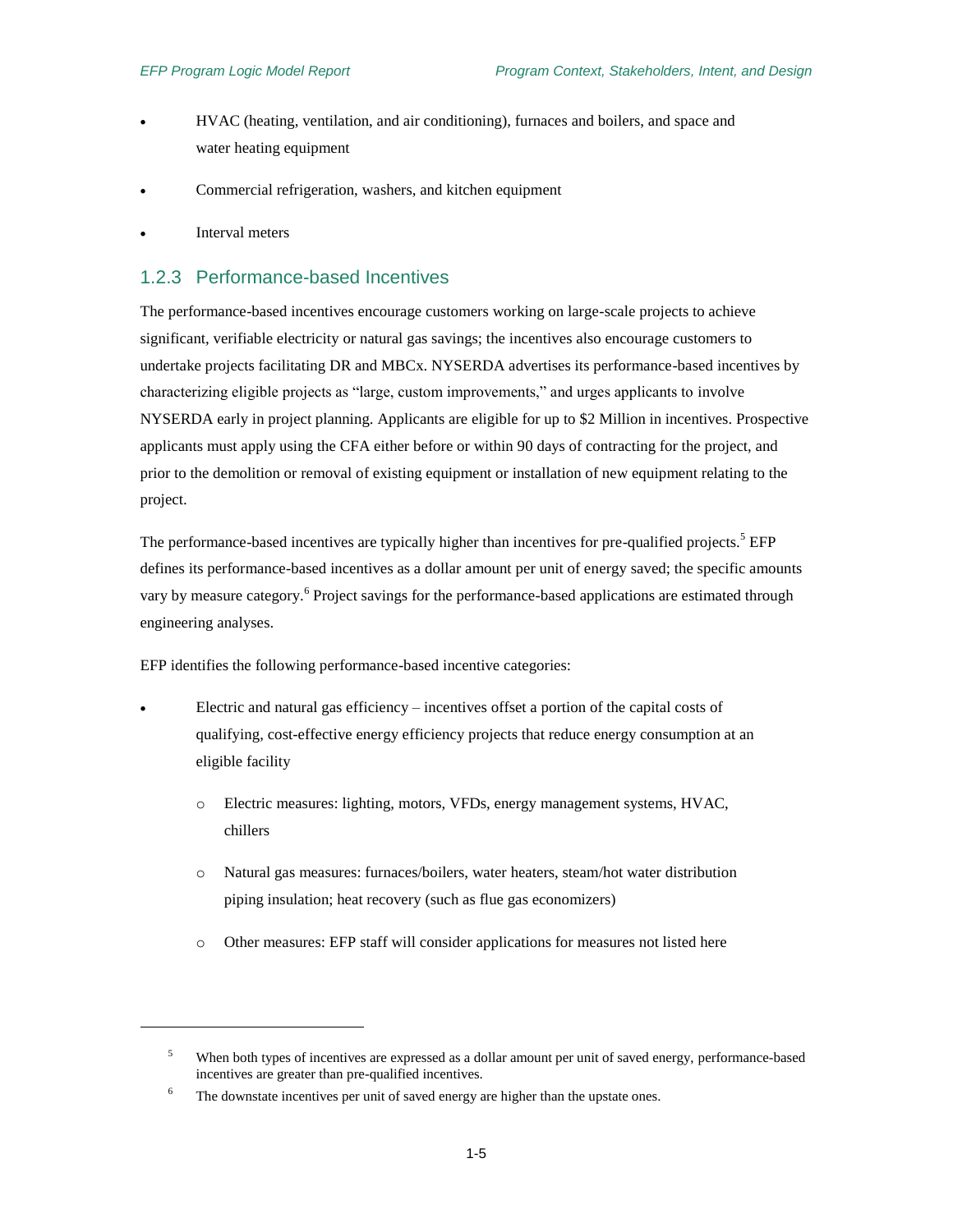- Demand response and energy storage– incentives offset a portion of the qualifying technology costs that enables facilities to participate in DR programs and energy storage. Such measures include:
	- o Load shedding controls
	- o Heat or power generation
	- o Thermal energy storage
	- Monitoring-based commissioning incentives support the implementation of measurement tools, systems, and enabling technologies that promote persistent and measurable operational-based energy savings. Technologies include:
		- o Temperature sensors for chilled water and condensate
		- o Wet and dry bulb temperature sensors
		- o Flow rate sensors

Applicants for performance-based incentives submit an application that includes, among other things, proposed equipment specification sheets supporting their claims of project eligibility and calculations of anticipated energy savings. NYSERDA conducts an economic evaluation to determine project costeffectiveness using the Total Resource Cost (TRC) test, and if it passes, NYSERDA issues eligible applicants of qualifying projects purchase orders. Applicants have two years from the purchase order dates to complete the project. EFP staff assigns a Technical Consultant (TC) to the project that contracts with the applicant to conduct an Engineering Analysis (EA). The TC conducts a pre-installation inspection to determine the project's baseline conditions and subsequently completes an analysis that includes detailed energy savings calculations. EFP staff reviews the EA, makes any necessary adjustments to the estimated energy savings or incentives, and then notifies the applicant and facility contact that they can implement the project.

After completion of the performance-based project, the applicant revises the EA to reflect post-installation conditions and submits it to NYSERDA's assigned TC. The TC conducts a post-installation inspection and collects any outstanding relevant documentation. Upon approval of all final deliverables, NYSERDA issues the full incentive to the applicant for projects not requiring measurement and verification (M&V, requirements discussed subsequently) and issues partial payment to applicants for projects requiring M&V. When the applicant completes the M&V in accordance with the approved EA, NYSERDA reviews the results and releases the remaining funds. Final incentive levels may be adjusted based on data gathered during the post-installation inspection and/or with the M&V results.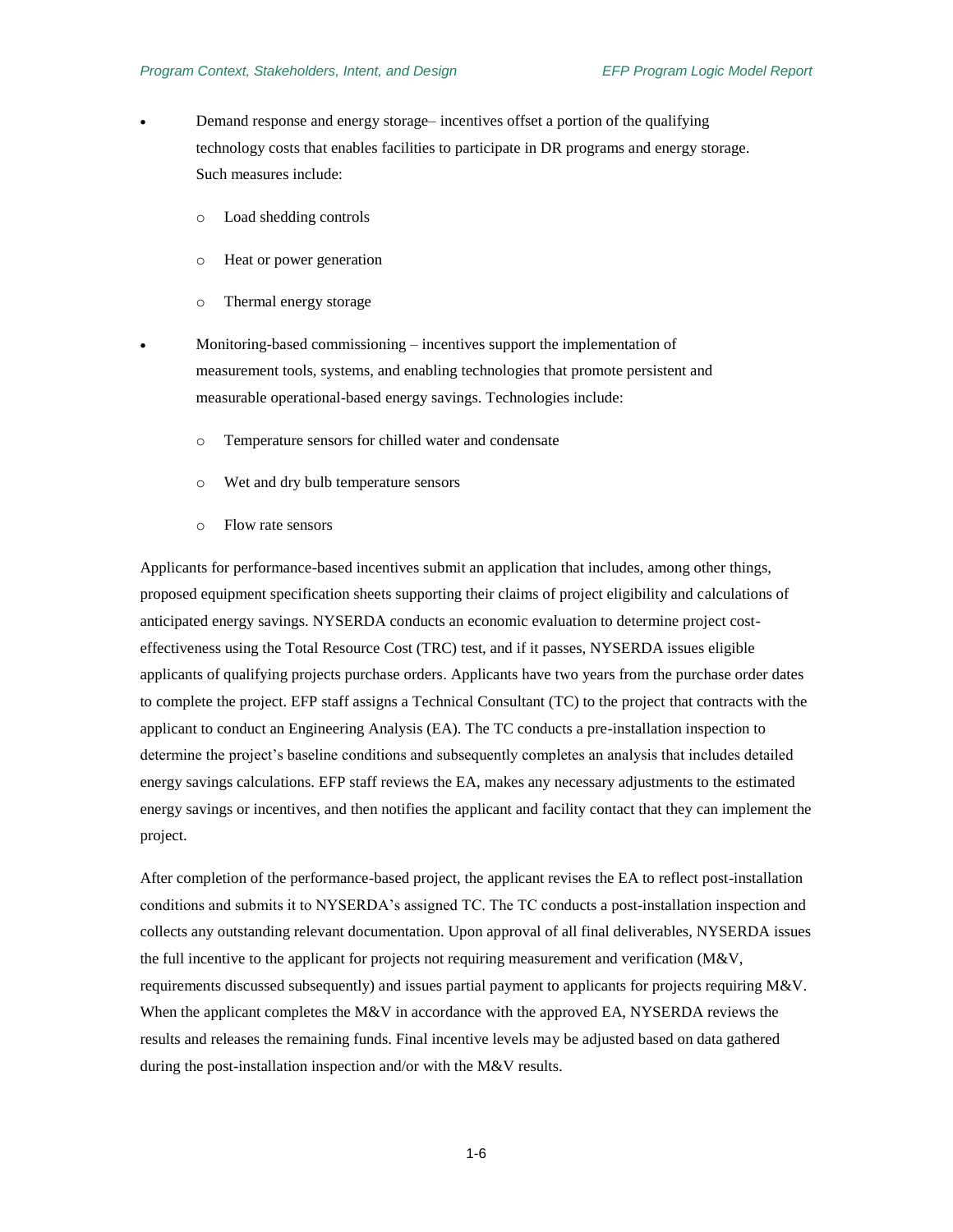EFP typically requires M&V for the following types of performance-based projects:

- Lighting projects saving more than 1,000,000 kWh annually
- Electric efficiency projects savings more than 500,000 kWh annually
- Natural gas efficiency projects saving more than 5,000 MMBtu annually

At EFP staff's discretion, M&V may be required or waived for any project. The M&V process is conducted by the applicant, but is closely monitored by NYSERDA's technical assistance contractors. For projects requiring M&V, the Applicant must create an M&V plan in collaboration with NYSERDA's TC. NYSERDA will pay 60% of the incentive upon installation and the balance after NYSERDA receives and approves the final M&V report. Final incentive amounts are based on the M&V results. Projects that fail to meet savings estimates may be required to reimburse NYSERDA for any overpayment.

#### <span id="page-16-0"></span>1.2.4 Program Evolution and Current Offerings

The current design of EFP derives from a program NYSERDA initiated in 1999; the program name and much of its current structure arose from the merger of two prior programs in 2008.<sup>7</sup> Since 2008, EFP and its predecessors have funded projects for thousands of facilities.

NYSERDA revised EFP in 2012, for the 2012-2015 funding period, and added pre-qualified and performance-based incentives for natural gas measures, and full incentives for facilities that pay into the Systems Benefit Charge at a partial rate; prior to this change, these facilities were eligible for pro-rated incentives only. An additional revision affects few customers: starting in 2012 National Fuel Gas customers that use less than 12,000 Mcf annually may also be eligible for pre-qualified or performance-based natural gas incentives through EFP.<sup>8</sup>

NYSERDA is accepting applications to EFP through the CFA process on a first-come, first-served basis through 5:00 p.m. Eastern Standard Time on December 31, 2015, or until funds are exhausted.

#### <span id="page-16-1"></span>1.2.5 Summary of Problems EFP Seeks to Address

[Table 1-1](#page-17-0) (next page) summarizes the problems EFP seeks to address.

l

<sup>7</sup> Peak Load Management Program (PLMP) and Enhanced Commercial and Industrial Performance Program (ECIPP). The latter program evolved from the Commercial/Industrial Performance Program (CIPP), which launched in 1999.

<sup>8</sup> NYSERDA EFP Brochure, Revised June 2012. [http://www.nyserda.ny.gov/-](http://www.nyserda.ny.gov/-/media/Files/EERP/Commercial/Programs/EFP/efp-brochure.pdf) [/media/Files/EERP/Commercial/Programs/EFP/efp-brochure.pdf](http://www.nyserda.ny.gov/-/media/Files/EERP/Commercial/Programs/EFP/efp-brochure.pdf)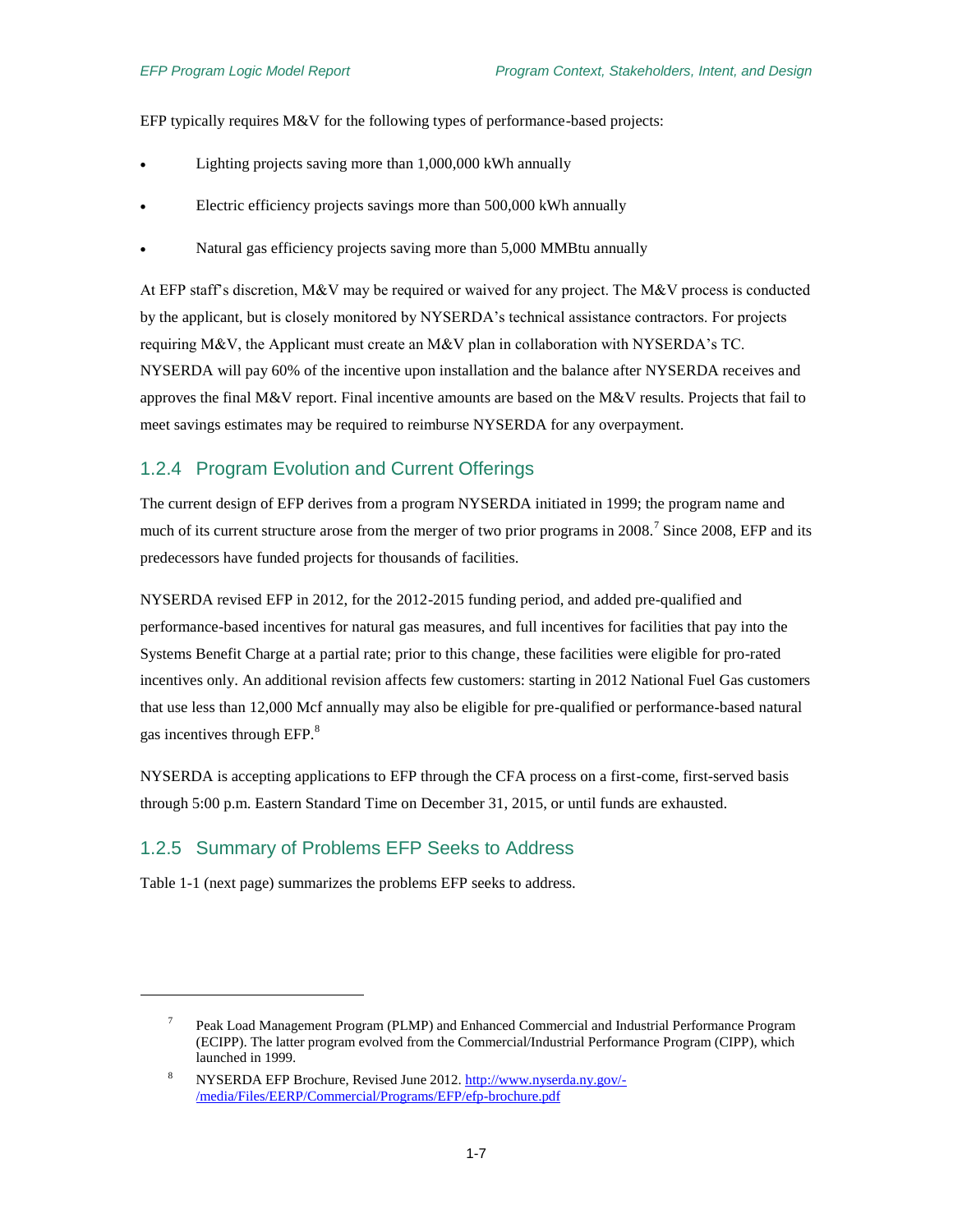### <span id="page-17-0"></span>**Table 1-1: Problems NYSERDA's Existing Facilities Program Seeks to Address**

| <b>Problem Area and Barrier Details</b>                                                                                                                                                                           | <b>Stakeholders Impacted and/or Involved</b>                                                 |  |  |
|-------------------------------------------------------------------------------------------------------------------------------------------------------------------------------------------------------------------|----------------------------------------------------------------------------------------------|--|--|
| <b>Technical Barriers</b><br>1.                                                                                                                                                                                   |                                                                                              |  |  |
| Supply chain firms, seeing limited demand, provide limited<br>supply of efficient equipment and DR and MBCx strategies                                                                                            | Manufacturers, distributors, ESCOs<br>(including designers/specifiers and<br>installers)     |  |  |
| Supply chain firms, seeing limited demand, offer insufficient<br>purchasing channels and service networks                                                                                                         | Distributors, ESCOs                                                                          |  |  |
| <b>Economic Barriers</b><br>2.                                                                                                                                                                                    |                                                                                              |  |  |
| Higher first costs                                                                                                                                                                                                |                                                                                              |  |  |
| Competing investment priorities, lack of capital                                                                                                                                                                  |                                                                                              |  |  |
| For buildings with tenants, depending on which party pays<br>for utilities, the party benefiting from an efficiency<br>investment can differ from the party that incurs the cost<br>(known as "split incentives") | Facility owners, management companies,<br>tenants with the authority to make<br>improvements |  |  |
| Macro-economic conditions, such as economic recession                                                                                                                                                             |                                                                                              |  |  |
| Perceived risk of business disruption due to new equipment,<br>DR or MBCx                                                                                                                                         |                                                                                              |  |  |
| Value proposition poorly understood                                                                                                                                                                               |                                                                                              |  |  |
| Perceived performance risk of new equipment or DR and<br>MBCx strategies; perceived risk that costs will exceed<br>benefits                                                                                       | Facility owners, management companies,<br>tenants, ESCOs                                     |  |  |
| <b>Informational Barriers</b><br>3.                                                                                                                                                                               |                                                                                              |  |  |
| Awareness of which equipment types and models are<br>energy efficient                                                                                                                                             |                                                                                              |  |  |
| Awareness of DR and MBCx strategies and benefits of<br>these strategies                                                                                                                                           | Facility owners, management companies,                                                       |  |  |
| Awareness of site-specific opportunities, magnitude of<br>potential savings, and likely costs                                                                                                                     | tenants, ESCOs                                                                               |  |  |
| Uncertainty of incentive availability                                                                                                                                                                             |                                                                                              |  |  |
| Awareness of reputable energy efficiency technical<br>consultants                                                                                                                                                 | Facility owners, management companies,<br>tenants                                            |  |  |
| <b>Institutional Barriers</b><br>4.                                                                                                                                                                               |                                                                                              |  |  |
| Many businesses are risk averse, not inclined to adopt new<br>facility-related technologies and operations strategies;<br>reluctant to touch what in not broken, rather will focus on<br>other priorities         | Facility owners, management companies,<br>tenants                                            |  |  |
| Group decision-making requirements within businesses can<br>slow adoption of new strategies                                                                                                                       |                                                                                              |  |  |
| Undervaluing renewable energy or energy efficiency and<br>sustainable practices                                                                                                                                   |                                                                                              |  |  |
| Confusion caused by overlap between NYSERDA and other<br>New York State initiatives or other trade groups offering<br>trainings                                                                                   | Facility owners, management companies,<br>tenants, ESCOs                                     |  |  |
| Contractors unwilling/reluctant to learn and perform services<br>outside of their specific trade, or unaware of the benefits of<br>these services                                                                 | <b>ESCOs</b>                                                                                 |  |  |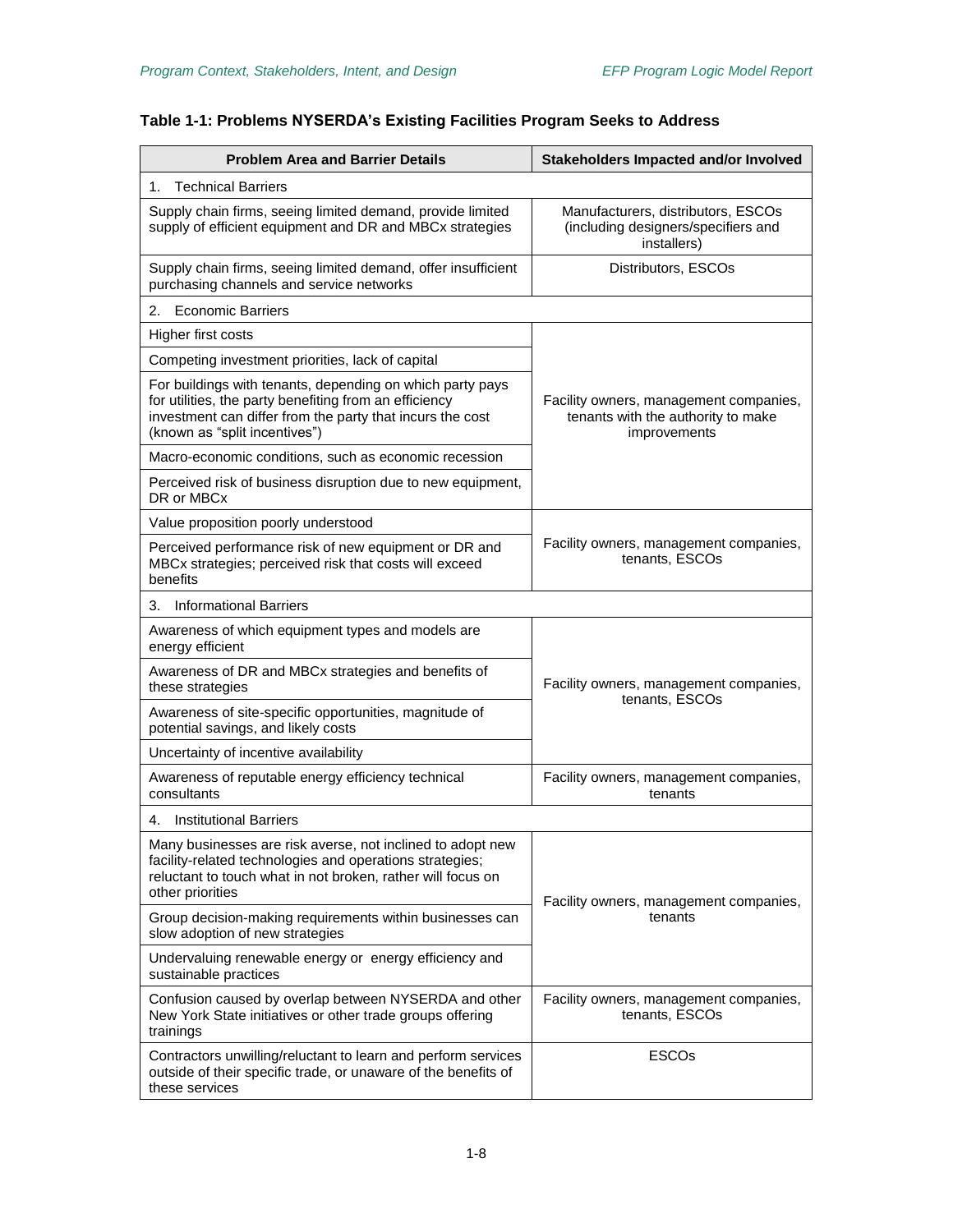# <span id="page-18-0"></span>2 Program Objectives

EFP seeks to stimulate the demand for – and supply of – high efficiency equipment as well as equipment to enable facilities to participate in DR programs and MBCx; in addition, it seeks to stimulate the development of energy storage, DR, and MBCx strategies.

The program's target is existing buildings in the nonresidential sector, specifically: SBC-paying customers of New York State's electric and gas utilities in all nonresidential sectors, including commercial and industrial businesses, state and local government and municipal buildings, healthcare facilities, universities and colleges, schools, and hospitality/hotels. An additional program target is nonresidential customers constructing new facilities and seeking to install pre-qualified lighting measures.

[Table 2-1](#page-18-1) provides the program's objectives and the program features that address them.

| <b>Existing Facilities Program Objectives</b>                                                                                                                                                                                                   | <b>Program Feature Addressing Objective</b>                                                                                                                                                 |
|-------------------------------------------------------------------------------------------------------------------------------------------------------------------------------------------------------------------------------------------------|---------------------------------------------------------------------------------------------------------------------------------------------------------------------------------------------|
| Increase awareness of high efficiency equipment and<br>its benefits                                                                                                                                                                             | Program promotional collateral and activities;<br>trade ally promotion of energy efficiency;<br>outreach and technical consultants interacting<br>with customers and trade allies           |
| Increase awareness of energy storage, DR, and MBCx<br>strategies and benefits of these strategies                                                                                                                                               | Program promotional collateral and activities;<br>trade ally promotion of energy storage, DR and<br>MBCx; outreach and technical consultants<br>interacting with customers and trade allies |
| Increase the ease with which ESCOs, facility owners,<br>managers, and tenants can identify high efficiency<br>equipment, and energy storage, DR, and MBCx<br>strategies and enabling equipment                                                  | List of pre-qualified measures and access to<br>technical consultants                                                                                                                       |
| Reduce barriers tenants face in installing in their<br>leased facilities high efficiency equipment and energy<br>storage, DR, and MBCx strategies and enabling<br>equipment                                                                     | Tenant eligibility                                                                                                                                                                          |
| Reduce the first cost of high efficiency equipment and<br>of adoption of energy storage, DR, and MBCx<br>strategies and enabling equipment                                                                                                      | Incentives                                                                                                                                                                                  |
| Increase ease with which facility owners, managers,<br>and tenants can identify incentives available for most<br>common cost-effective high efficiency equipment                                                                                | Pre-qualified measures                                                                                                                                                                      |
| Increase assistance for facility owners, managers, and<br>tenants to undertake atypical, custom upgrades                                                                                                                                        | Performance-based measures                                                                                                                                                                  |
| Increase ease with which facility owners, managers,<br>and tenants can connect with reputable technical<br>consultants and obtain trustworthy estimates of site-<br>specific opportunities, magnitude of potential savings,<br>and likely costs | Access to technical consultants                                                                                                                                                             |
| Expand delivery channels for high efficiency<br>equipment and energy storage, DR and MBCx<br>enabling equipment and services                                                                                                                    | Stimulated demand                                                                                                                                                                           |

#### <span id="page-18-1"></span>**Table 2-1: Existing Facilities Program Objectives**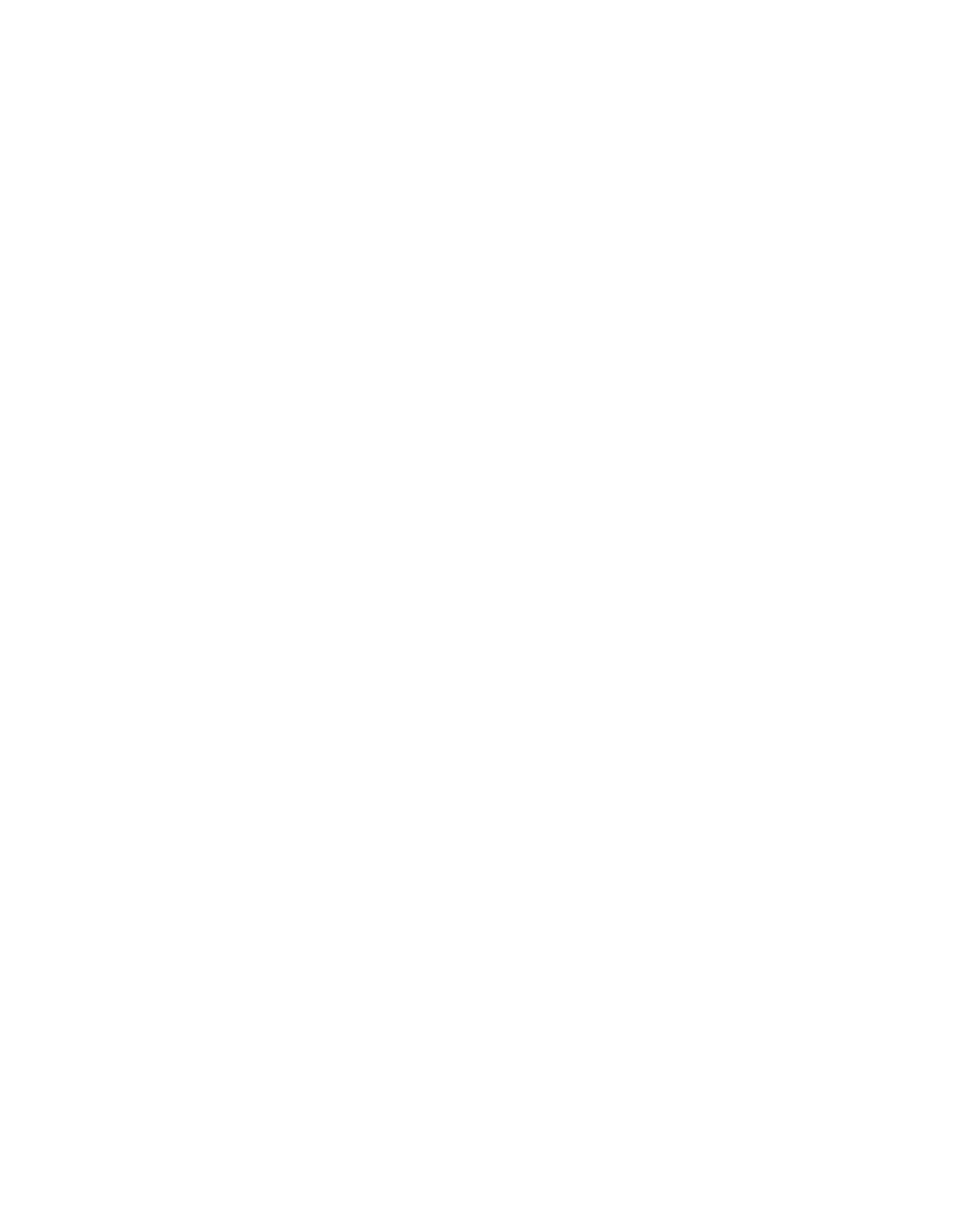# <span id="page-20-0"></span>3 Program Resources

[Table 3-1](#page-20-1) identifies the funding, staff resources, and external and intangible resources that will contribute to EFP's effectiveness.

## <span id="page-20-1"></span>**Table 3-1: Existing Facilities Program Resources**

| <b>SBC Funding</b>                                                                                                                                                                                                                                                                                                                                                                                                                                                                                                                                                                                                                                                                                                                                                                                                                                                                                                                                                                                                                                                                   |  |  |
|--------------------------------------------------------------------------------------------------------------------------------------------------------------------------------------------------------------------------------------------------------------------------------------------------------------------------------------------------------------------------------------------------------------------------------------------------------------------------------------------------------------------------------------------------------------------------------------------------------------------------------------------------------------------------------------------------------------------------------------------------------------------------------------------------------------------------------------------------------------------------------------------------------------------------------------------------------------------------------------------------------------------------------------------------------------------------------------|--|--|
| Funding available through PON 1219 (2012-2015)                                                                                                                                                                                                                                                                                                                                                                                                                                                                                                                                                                                                                                                                                                                                                                                                                                                                                                                                                                                                                                       |  |  |
| NYSERDA Staff and Contract Staff Resources                                                                                                                                                                                                                                                                                                                                                                                                                                                                                                                                                                                                                                                                                                                                                                                                                                                                                                                                                                                                                                           |  |  |
| EFP staff:<br>- Program management experience<br>- Market knowledge<br>- Efficiency, energy storage, DR, and MBCx technology and strategy knowledge<br>NYSERDA-contracted Technical Contractors<br>NYSERDA-contracted Outreach Contractors<br>NYSERDA marketing department<br>NYSERDA accounts payable department                                                                                                                                                                                                                                                                                                                                                                                                                                                                                                                                                                                                                                                                                                                                                                    |  |  |
| <b>External Resources</b>                                                                                                                                                                                                                                                                                                                                                                                                                                                                                                                                                                                                                                                                                                                                                                                                                                                                                                                                                                                                                                                            |  |  |
| Consolidated Funding Application for prospective applicants to submit for EFP incentives<br>٠<br>Vendor and external consultant expertise<br><b>Energy Efficiency Portfolio Standard</b><br>Implementation contractors for other NYSERDA programs<br>Outreach contractors established through other NYSERDA programs (such as vertical and midstream<br>$\bullet$<br>contractors)<br>Outreach partnerships established through other NYSERDA programs, such as the Economic<br>Development and Growth Extension (EDGE) and Green Jobs Green New York (GJGNY) programs.<br>These partnerships involve groups, organizations, and/or individuals representing constituency groups<br>such as economic development agencies, business associations, chambers of commerce, trade<br>groups, technology development organizations, industrial development agencies, municipal<br>governments, business leaders, incubators, regional planning boards, not-for-profits, civic groups,<br>utilities, residential associations, municipalities, college and university centers of excellence |  |  |
| <b>Intangible Resources</b>                                                                                                                                                                                                                                                                                                                                                                                                                                                                                                                                                                                                                                                                                                                                                                                                                                                                                                                                                                                                                                                          |  |  |
| NYSERDA's credibility<br>$\bullet$                                                                                                                                                                                                                                                                                                                                                                                                                                                                                                                                                                                                                                                                                                                                                                                                                                                                                                                                                                                                                                                   |  |  |
| Staff, agency, and contractor/consultant relationships with key stakeholders                                                                                                                                                                                                                                                                                                                                                                                                                                                                                                                                                                                                                                                                                                                                                                                                                                                                                                                                                                                                         |  |  |
| Customers' and ESCOs' experiences based on prior program participation                                                                                                                                                                                                                                                                                                                                                                                                                                                                                                                                                                                                                                                                                                                                                                                                                                                                                                                                                                                                               |  |  |
| Increased awareness and building of momentum resulting from NYSERDA's many education and                                                                                                                                                                                                                                                                                                                                                                                                                                                                                                                                                                                                                                                                                                                                                                                                                                                                                                                                                                                             |  |  |

- outreach initiatives
- New York Department of Public Services reputation for advocacy of energy efficiency policy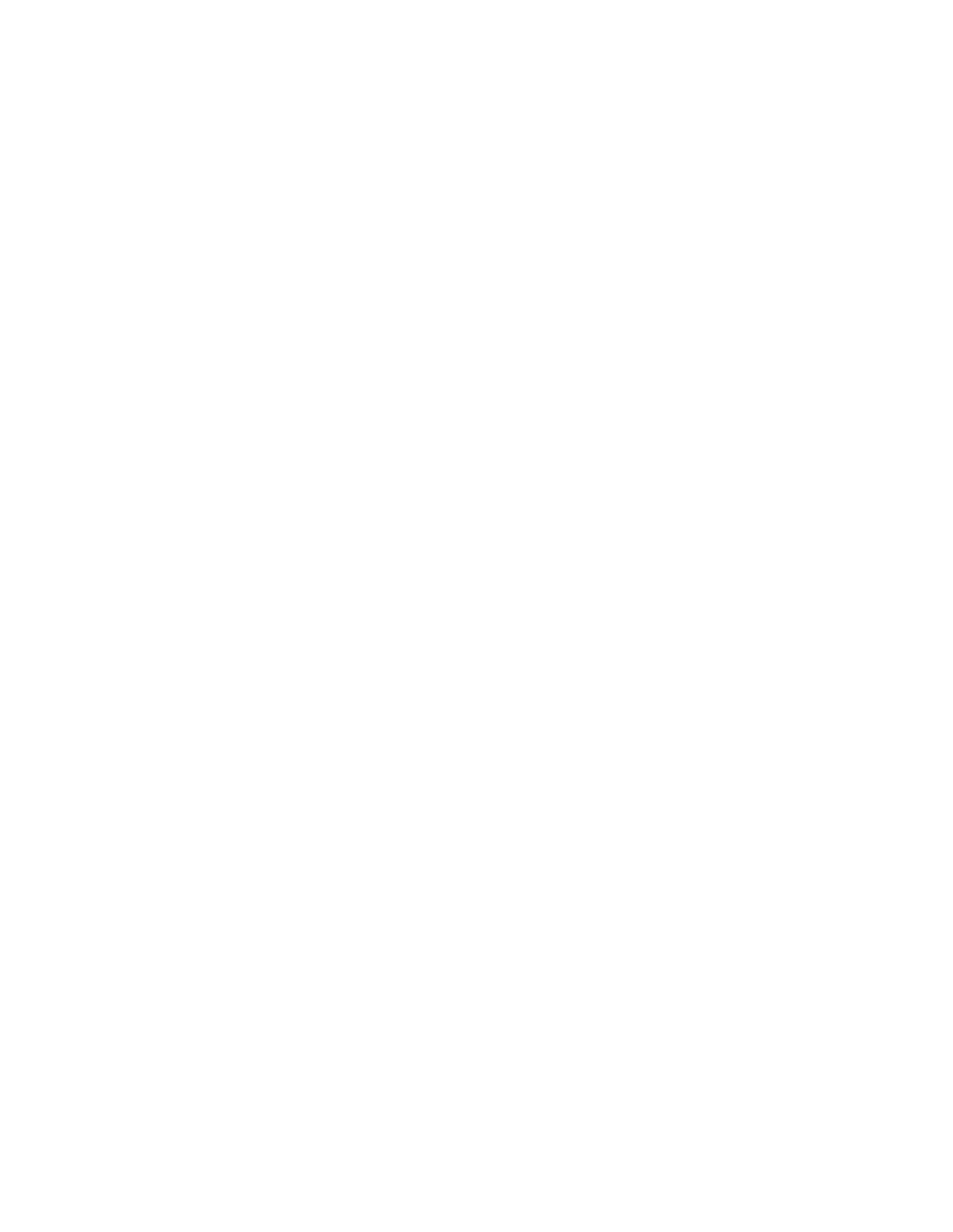## <span id="page-22-0"></span>4 Program Activities

NYSERDA's Existing Facilities Program offers incentives to electric and gas customers in nonresidential sectors. EFP offers pre-qualified incentives to encourage the purchase and installation of more energy efficient equipment at a fixed "per unit" basis, and offers performance-based incentives that vary depending on potential savings. To support these overall goals, the program engages in multiple activities that fall into the following areas:

- 1. Outreach
- 2. Technical services
- 3. Financial assistance
- <span id="page-22-1"></span>4. Quality assurance and reporting

#### 4.1 Outreach

EFP and NYSERDA Marketing staffs compose and release the PON to alert customers and ESCOs of the program. EFP staff incorporates the Existing Facilities Program into the CFA web tool. Program and NYSERDA Marketing staffs create and maintain web-accessible EFP marketing collateral including pages on the NYSERDA website, program brochure and fact sheet, and case studies.<sup>9</sup> EFP staff and OCs also conduct outreach and promotional efforts such as informational audio conferences, presentations to trade groups, newsletters, e-mail communication, advertisements in trade journals, and press releases.

Staff and OCs direct program advertising and outreach to both potential participants and contractors, aiming to inform them of the benefits of energy efficiency, energy storage, DR, MBCx, and other costeffective strategies. EFP staff offers workshops and other tools to inform contractors and potential participants of the benefits of DR opportunities and of monitoring-based ongoing commissioning.

EFP staff and OCs support potential applicants (customers and contractors) through all steps of the participation process by answering questions and providing information. TCs support outreach activities by establishing communication between the program and customers/ESCOs and creating relationships with potential and current participants.

## <span id="page-22-2"></span>4.2 Technical Services

 $\overline{a}$ 

EFP staff engages in a variety of activities that provide or incorporate technical services deployed to facilitate the development and submittal of qualifying projects. EFP staff also uses technical expertise to assure project quality, activities described in the Section 4.4.

<sup>9</sup> http://www.nyserda.ny.gov/Energy-Efficiency-and-Renewable-Programs/Commercial-and-Industrial/CI-Programs/Existing-Facilities-Program/EFP-Tools-and-Resources.aspx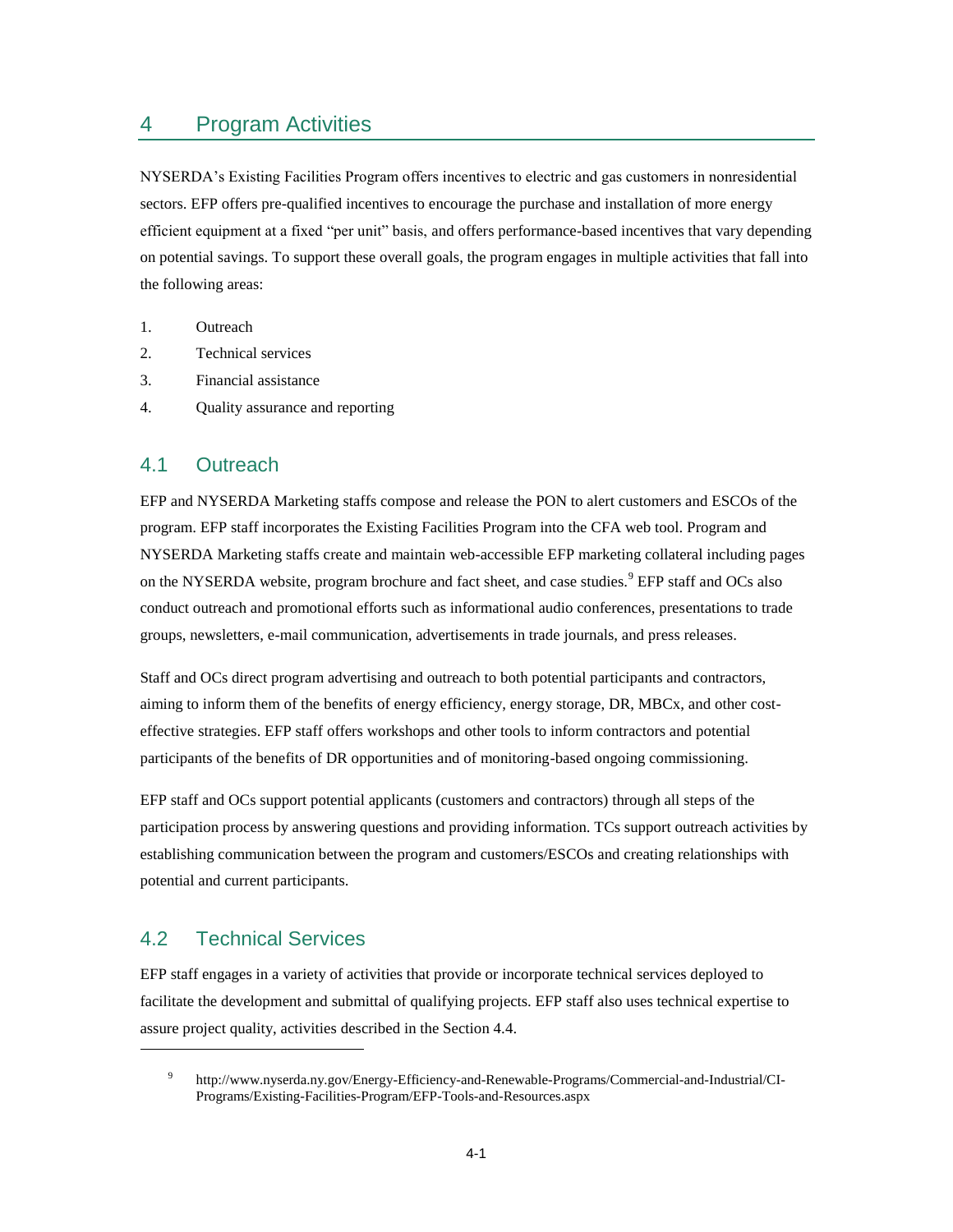#### <span id="page-23-0"></span>4.2.1 Pre-qualified Measures

EFP staff periodically reviews and revises pre-qualified measures, savings and program eligibility criteria. This periodic review assuring measures and incentives levels continue to be in line with the leading edge of the market.

Staff maintains Pre-Qualified Measure Worksheets that clearly describe eligible measures; currently, ten worksheets, each pertaining to a different set of measures, are available. These multi-page worksheets provide general instructions for providing the measure data required for applications, general eligibility requirements for the measure category, detailed measure-specific eligibility requirements, graphics illustrating the measures, and a data collection table with specific directions for each data element required.

#### <span id="page-23-1"></span>4.2.2 Performance-based Measures

EFP staff determine the program's technical requirements for the EA and M&V studies to maintain project quality and verify savings. EFP staff and OCs are available to consult with customers and applicants about eligibility, assist customers and applicants with the application process, and schedule site visits. This support can include assisting applicants with the preparation of an EA.

NYSERDA assigns and directs Technical Consultants to review documentation required for performancebased projects, including EAs, M&V plans, and final verified savings reports. Technical Consultants support applicants and the applicants' consultants and contractors as necessary to develop the required documentation.

#### <span id="page-23-2"></span>4.3 Financial Assistance

EFP provides incentives to qualifying pre-qualified and performance-based projects. EFP staff reviews applications to determine if projects meet all necessary criteria (described further in next subsection), approves applications for NYSERDA's payment of the indicated incentive, and directs the accounts payable department to issue the incentive payment to the applicant. EFP staff notify applicants whose EAs have been found satisfactory of the incentives they can expect by sending them a purchase order for the project. EFP staff track completed projects and project pipeline to ensure that the program can fully fund all encumbered projects.

#### <span id="page-23-3"></span>4.4 Quality Assurance and Reporting

EFP staff reviews all submitted project application materials for completeness, accuracy, and conformance to program requirements. Quality assurance activities vary by project type and are described subsequently. Staff tracks, summarizes, and reports on all applications received, energy savings estimates at all project stages, and incentives encumbered and paid.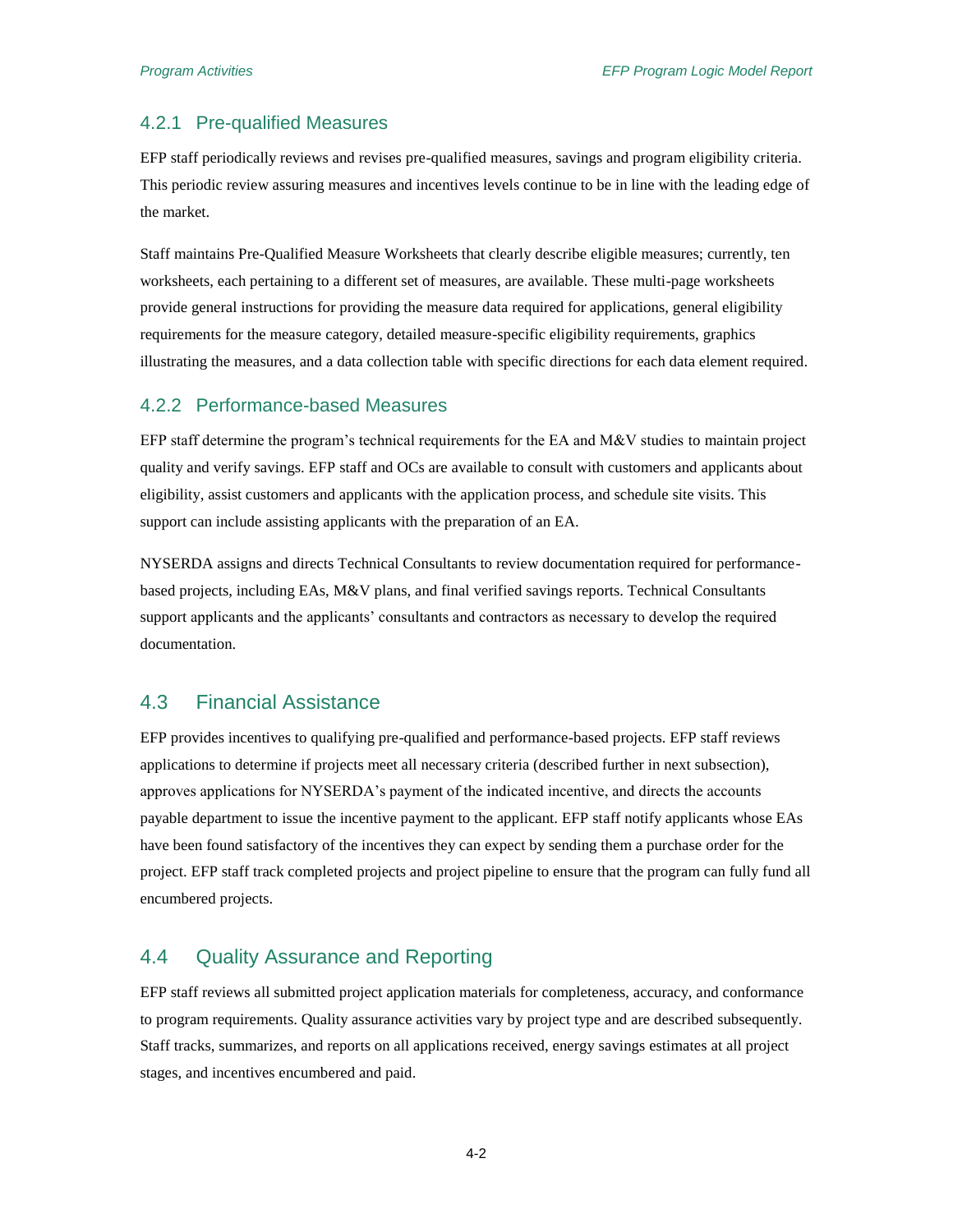$\overline{a}$ 

#### <span id="page-24-0"></span>4.4.1 Pre-qualified Measures

EFP staff reviews the application for completeness, accuracy, and conformity to program requirements. Applications, which applicants submit via the CFA. Applications must include Pre-Qualified Measure Worksheets, utility bills (to verify the facility pays into the System Benefits Charge),<sup>10</sup> equipment specification sheets, and equipment invoices for measure purchase and installation. EFP staff inspects a sample of projects (about 10%) to assure conformity with requirements.

#### <span id="page-24-1"></span>4.4.2 Performance-based Measures

EFP staff reviews the initial project application, submitted via the CFA. Applicants are required to submit this project application before or within 90 days of project contracting. EFP staff reviews, verifies that facilities pay into the System Benefits Charge, and approves the project Engineering Analysis before issuing a purchase order for the project to move forward. EFP staff encumbers funds for all purchase orders they issue.

The EA document includes, but is not limited to, project description, economic evaluation, energy savings calculations, and equipment specification sheets for all measures to be installed. Technical Consultants review the EAs first for completeness and contact applicants to obtain any required, omitted information and to clarify submitted information as needed. If applicants are unresponsive to the requests of Technical Consultants, program staff contact the applicants to facilitate timely review of the EAs. The Technical Consultant conducts a pre-installation inspection to verify conditions and assumptions reported in the EA.

After project completion, which must be within two years of the purchase order date, the applicant submits an updated set of documents, which reflects the post-installation conditions. The required documents may include the M&V results. The Technical Consultant reviews these documents, contacts the applicant as necessary to clarify information or collect missing information. The Technical Consultant schedules and conducts a post-installation inspection for each project. If the post-installation inspection or M&V results indicate fewer savings than anticipated, the EFP staff adjusts the incentive amount. For projects approved by Technical Consultants, EFP staff conducts a final review and submit the project for incentive payment.

EFP staff records the documented savings in the project-tracking database along with installation details and results from projects. Staff uses the information in the database to report on the program and demonstrate the results achieved through the program projects. Documented savings help establish credibility for the program with ESCOs and customers and encourage more energy efficient and DR projects outside of the program.

<sup>10</sup> The EFP Program Brochure states "To be eligible, a facility must pay into the System Benefits Charge (SBC) as electric and/or natural gas distribution customers" through one of nine utility companies identified in a table that distinguishes between electric and natural gas distribution customers (six utilities are both electric and gas, three are gas only).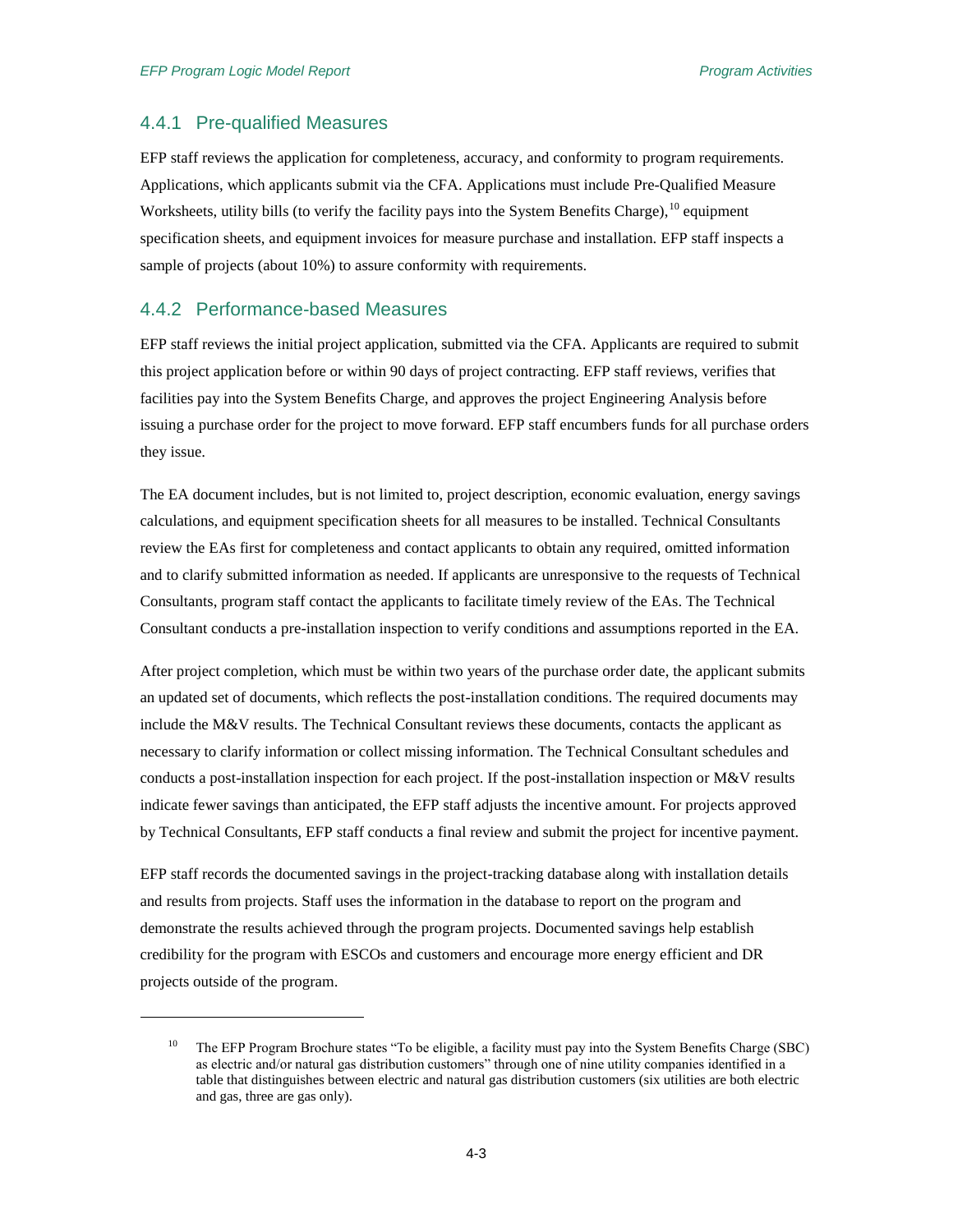# <span id="page-25-0"></span>4.5 Summary of EFP Activities

[Table 4-1](#page-25-1) summarizes the activities of the Existing Facilities Program.

#### <span id="page-25-1"></span>**Table 4-1: Existing Facilities Program Activities**

| <b>Activity Area</b>                                                                                                                                                                                                             |
|----------------------------------------------------------------------------------------------------------------------------------------------------------------------------------------------------------------------------------|
| <b>Outreach Activities</b>                                                                                                                                                                                                       |
| Release PONs (providing guidelines and application materials and informing the market of the incentives<br>available and allowing customers and ESCOs to identify/submit projects); incorporate opportunity into<br>CFA web tool |
| Develop and maintain program collateral (website, program brochure and fact sheet, case studies, etc.)                                                                                                                           |
| Conduct outreach and promotional efforts to inform customers and ESCOs of the program opportunity,<br>incentives available, and program details                                                                                  |
| Develop and deliver DR workshops, websites, and other tools to inform contractors and potential<br>participants of the benefits of DR opportunities                                                                              |
| Develop and deliver MBCx workshops, websites, and other tools to inform contractors and potential<br>participants of the benefits of MBCx opportunities                                                                          |
| Provide support to potential applicants                                                                                                                                                                                          |
| <b>Technical Services Activities</b>                                                                                                                                                                                             |
| Develop and maintain Pre-Qualified Measure Worksheets                                                                                                                                                                            |
| Determine technical requirements for Engineering Analysis and M&V studies                                                                                                                                                        |
| Assign Technical Consultants to projects, oversee their work                                                                                                                                                                     |
| Assist customers, as necessary, to develop required project documentation                                                                                                                                                        |
| <b>Financial Assistance Activities</b>                                                                                                                                                                                           |
| Approve applications for payment of incentives                                                                                                                                                                                   |
| Pay approved incentives                                                                                                                                                                                                          |
| For performance-based projects, issue purchase orders and track projects completed and in pipeline                                                                                                                               |
| <b>Quality Assurance and Reporting Activities</b>                                                                                                                                                                                |
| Determine for each pre-qualified measure application whether qualifying criteria are met                                                                                                                                         |
| Conduct site inspection of sample of pre-qualified projects                                                                                                                                                                      |
| Track and report approved pre-qualified projects                                                                                                                                                                                 |
| Review and approve performance-based project applications and EAs                                                                                                                                                                |
| Conduct pre-installation site inspection of performance-based projects                                                                                                                                                           |
| Issue purchase orders and encumber funds                                                                                                                                                                                         |
| Field-verify installed performance-based projects and review M&V reports                                                                                                                                                         |
| Adjust performance-based incentives to verified savings as warranted by the post-installation inspection<br>or M&V                                                                                                               |
| Track and report performance-based project installations and outcomes                                                                                                                                                            |
|                                                                                                                                                                                                                                  |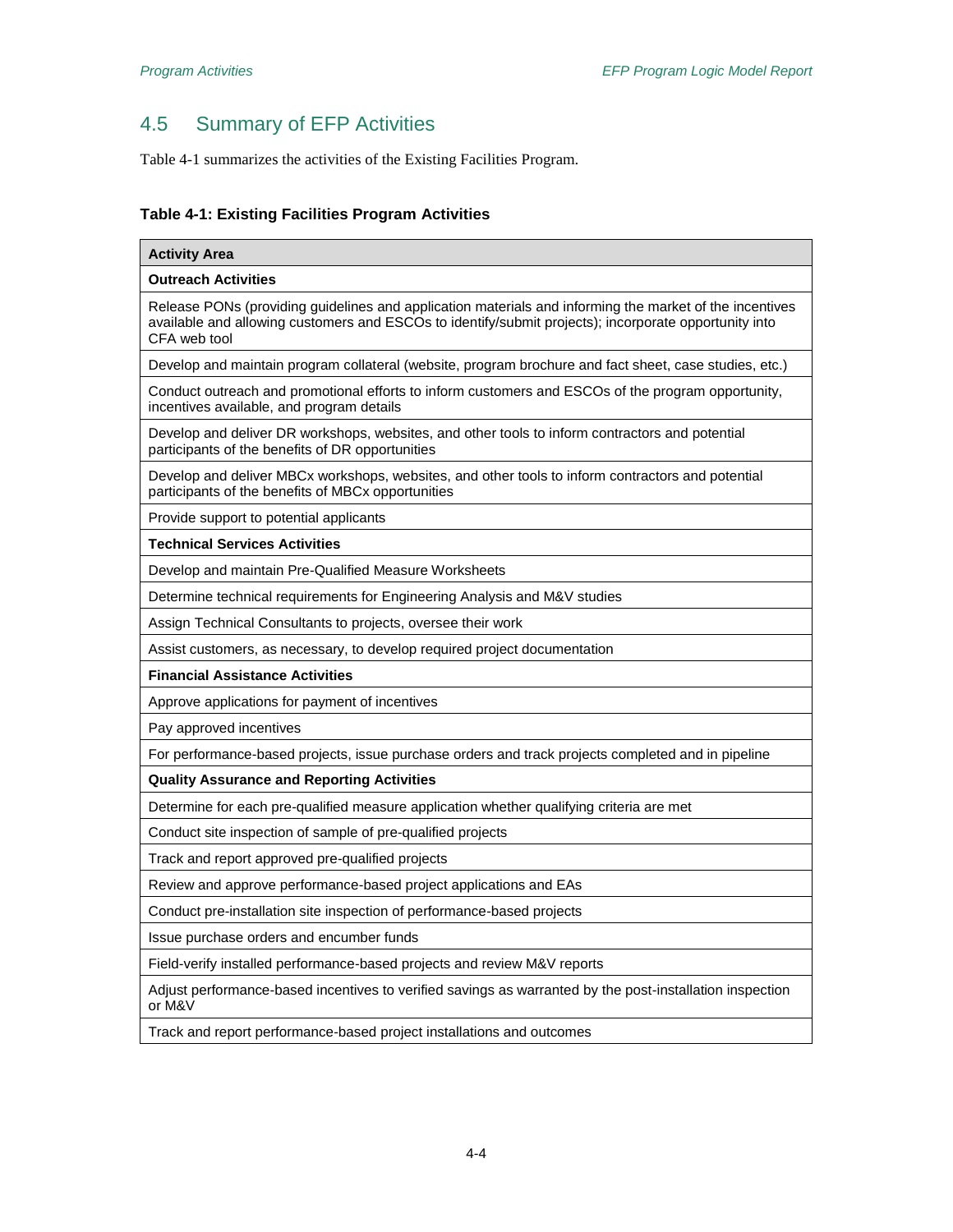## <span id="page-26-0"></span>5 Program Outputs

[Table 5-1](#page-26-1) documents the outputs related to each EFP activity. Outputs are immediate outcomes resulting from the activities. The table also documents indicator and data sources one may use to identify program progress against those indicators.

EFP addresses New York State-specific building needs and the barriers to full market adoption of improved building technology and practices. It encourages building stakeholders to accelerate the market adoption of underused high-performance building technologies and practices, including energy storage, DR and MBCx. The indicators and data sources focus on the materials, processes, activities, and documentation to support this market acceleration.

For brevity, the table uses the acronym "EE" to refer to energy efficiency projects.

| <b>Outputs</b>                                                                                                                 | <b>Indicators</b>                                                                                                           | <b>Data Sources and Potential</b><br><b>Collection Approaches</b>               |  |  |  |
|--------------------------------------------------------------------------------------------------------------------------------|-----------------------------------------------------------------------------------------------------------------------------|---------------------------------------------------------------------------------|--|--|--|
|                                                                                                                                | <b>Outputs from Outreach Activities</b>                                                                                     |                                                                                 |  |  |  |
| PON released, posted on<br>website, and incorporated<br>into CFA                                                               | EFP website<br>EFP accessible through CFA                                                                                   | Review of program website and<br>CFA web tool                                   |  |  |  |
| Program collateral generated                                                                                                   | <b>EFP</b> website<br>EFP brochure<br>EFP fact sheet<br>EFP case studies                                                    | Review of program website and<br>related files and documents                    |  |  |  |
| Marketing collateral<br>describes benefits of EE,<br>energy storage, DR, and<br><b>MBCx</b>                                    | <b>EFP</b> website<br>EFP brochure<br>EFP fact sheet<br>EFP case studies                                                    | Review of program website and<br>related files and documents                    |  |  |  |
| Promotional activities<br>conducted: presentations and<br>workshops, newsletters and<br>emails, media buys and<br>earned media | Types of presentations and<br>workshops offered, number of times<br>offered, venues, audience size                          | Review of program and<br>marketing databases and related<br>files and documents |  |  |  |
|                                                                                                                                | Types of collateral created (e.g.,<br>newsletters, email blasts), number<br>of times disseminated, venues,<br>audience size | Market survey of eligible<br>customers and ESCOs                                |  |  |  |
|                                                                                                                                | Types of media buys and earned<br>media, number of occurrences,<br>venues, audience size                                    |                                                                                 |  |  |  |
|                                                                                                                                | Number of customers and ESCOs<br>aware of program opportunity                                                               |                                                                                 |  |  |  |
| Potential applicants receive<br>any needed support                                                                             | Number of contacts made and/or<br>questions fielded                                                                         | Review of program customer<br>relationship management data                      |  |  |  |
|                                                                                                                                |                                                                                                                             | continued                                                                       |  |  |  |

<span id="page-26-1"></span>

| Table 5-1: Existing Facilities Program Outputs, Indicators, and Potential Data Sources |  |  |  |
|----------------------------------------------------------------------------------------|--|--|--|
|----------------------------------------------------------------------------------------|--|--|--|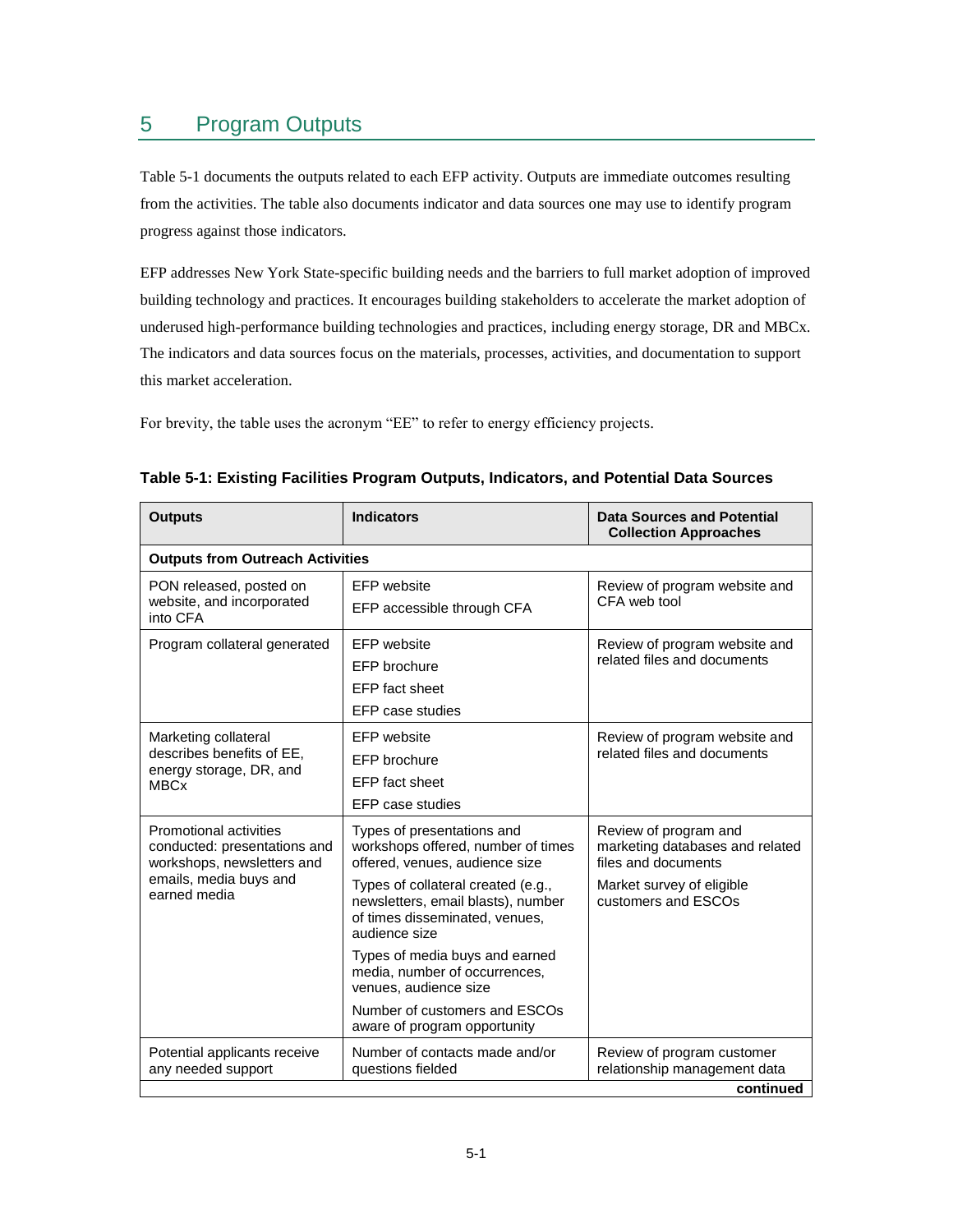| <b>Outputs</b>                                                                             | <b>Indicators</b>                                                                                | <b>Data Sources and Potential</b><br><b>Collection Approaches</b> |
|--------------------------------------------------------------------------------------------|--------------------------------------------------------------------------------------------------|-------------------------------------------------------------------|
| <b>Outputs from Technical Services Activities</b>                                          |                                                                                                  |                                                                   |
| Up-to-date Pre-Qualified<br>Measure Worksheets<br>developed                                | Measure worksheets posted on<br>website                                                          | Review of program website                                         |
| Technical requirements for<br>EA and M&V established                                       | Documentation of EA and M&V<br>technical requirements                                            | Review of program-related files<br>and documents                  |
| EFP team relationships with<br>customers                                                   | Documentation of M&V<br>requirements                                                             | Review of program-related files<br>and documents                  |
|                                                                                            | Applicants' understanding of<br><b>Technical Consultant role and</b><br>program requirements     | Survey of applicants                                              |
| Customers/project receiving<br>EFP team assistance                                         | Number of contacts made and/or<br>questions fielded                                              | Review of program customer<br>relationship management data        |
|                                                                                            | Number of applicants assisted with<br>performance-based project<br>documentation                 | Survey of applicants                                              |
|                                                                                            | Satisfaction of applicants with<br>assistance received                                           |                                                                   |
| <b>Outputs from Financial Assistance Activities</b>                                        |                                                                                                  |                                                                   |
| Applications approved for<br>payment                                                       | Number and value of applications<br>received, by type (pre-qualified and<br>performance-based)   | Review of program database                                        |
|                                                                                            | Number and value of applications<br>approved, by time                                            |                                                                   |
|                                                                                            | Number of applications refused, with<br>reason for refusal (by type)                             |                                                                   |
| Approved incentives paid                                                                   | Number of applications paid (by<br>type)                                                         | Review of program database                                        |
|                                                                                            | Geographical distribution, size, and<br>measure types of paid projects (by<br>type)              |                                                                   |
| Purchase orders issued:<br>funds encumbered and spent<br>tracked against program<br>budget | Status tracking of expended funds,<br>funds encumbered, purchase<br>orders, and remaining budget | Review of program database                                        |
|                                                                                            |                                                                                                  | continued                                                         |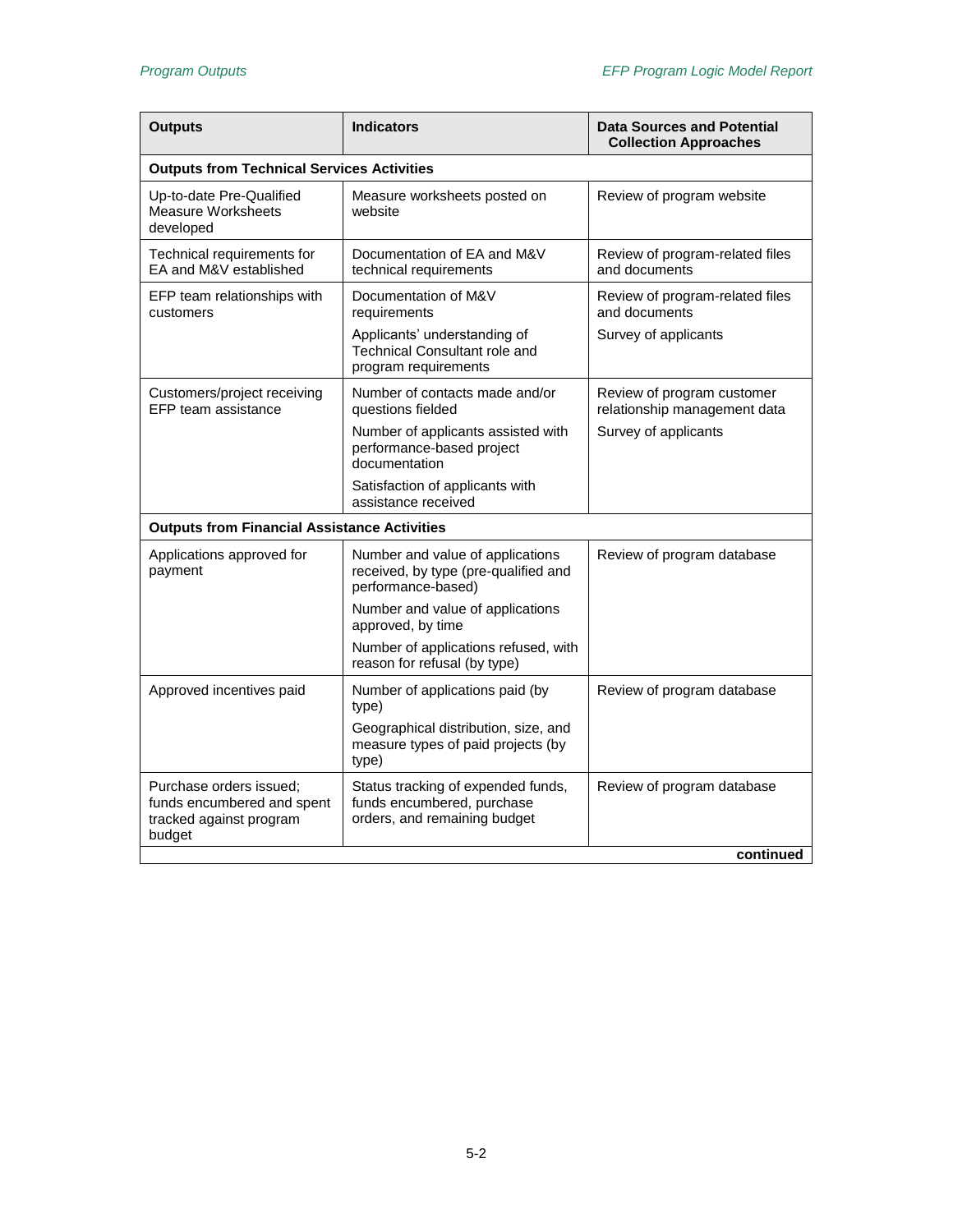| <b>Outputs</b>                                                       | <b>Indicators</b>                                                          | <b>Data Sources and Potential</b><br><b>Collection Approaches</b> |  |  |
|----------------------------------------------------------------------|----------------------------------------------------------------------------|-------------------------------------------------------------------|--|--|
| <b>Quality Assurance and Reporting Activities</b>                    |                                                                            |                                                                   |  |  |
| Pre-qualified measure<br>applications reviewed                       | Status tracking of reviews of pre-<br>qualified projects                   | Review of program database                                        |  |  |
| Pre-qualified projects tracked<br>in database and program<br>reports | Status tracking of pre-qualified<br>project reviews                        | Review of program database<br>Review of program reporting         |  |  |
|                                                                      | Program reporting internal to EFP<br>management and to broader agency      |                                                                   |  |  |
| Sample of pre-qualified<br>measures inspected                        | Status tracking of inspections<br>Documentation of inspection              | Review of program database<br>and related files and documents     |  |  |
|                                                                      | findings                                                                   |                                                                   |  |  |
| Performance-based<br>applications and EAs                            | Status tracking of reviews                                                 | Review of program database<br>and related files and documents     |  |  |
| reviewed                                                             | Documentation of review findings                                           |                                                                   |  |  |
| Pre-installation sites                                               | Status tracking of inspections                                             | Review of program database                                        |  |  |
| inspected                                                            | Documentation of inspection<br>findings                                    | and related files and documents                                   |  |  |
| Installed projects field-verified<br>and M&V reports reviewed        | Status tracking of field verifications<br>and M&V reviews                  | Review of program database<br>and related files and documents     |  |  |
|                                                                      | Documentation of review and<br>verification findings                       |                                                                   |  |  |
|                                                                      | Verified savings realization rates by<br>geography, measure type, and size |                                                                   |  |  |
| Performance-based<br>incentives adjusted to verified<br>savings      | Status tracking of incentive<br>adjustments and rationale                  | Review of program database<br>and related files and documents     |  |  |
| Performance-based projects<br>and outcomes tracked in                | Status tracking of reviews of<br>performance-based projects                | Review of program database<br>Review of program reporting         |  |  |
| database and reported in<br>program reporting                        | Program reporting internal to EFP<br>management and to broader agency      |                                                                   |  |  |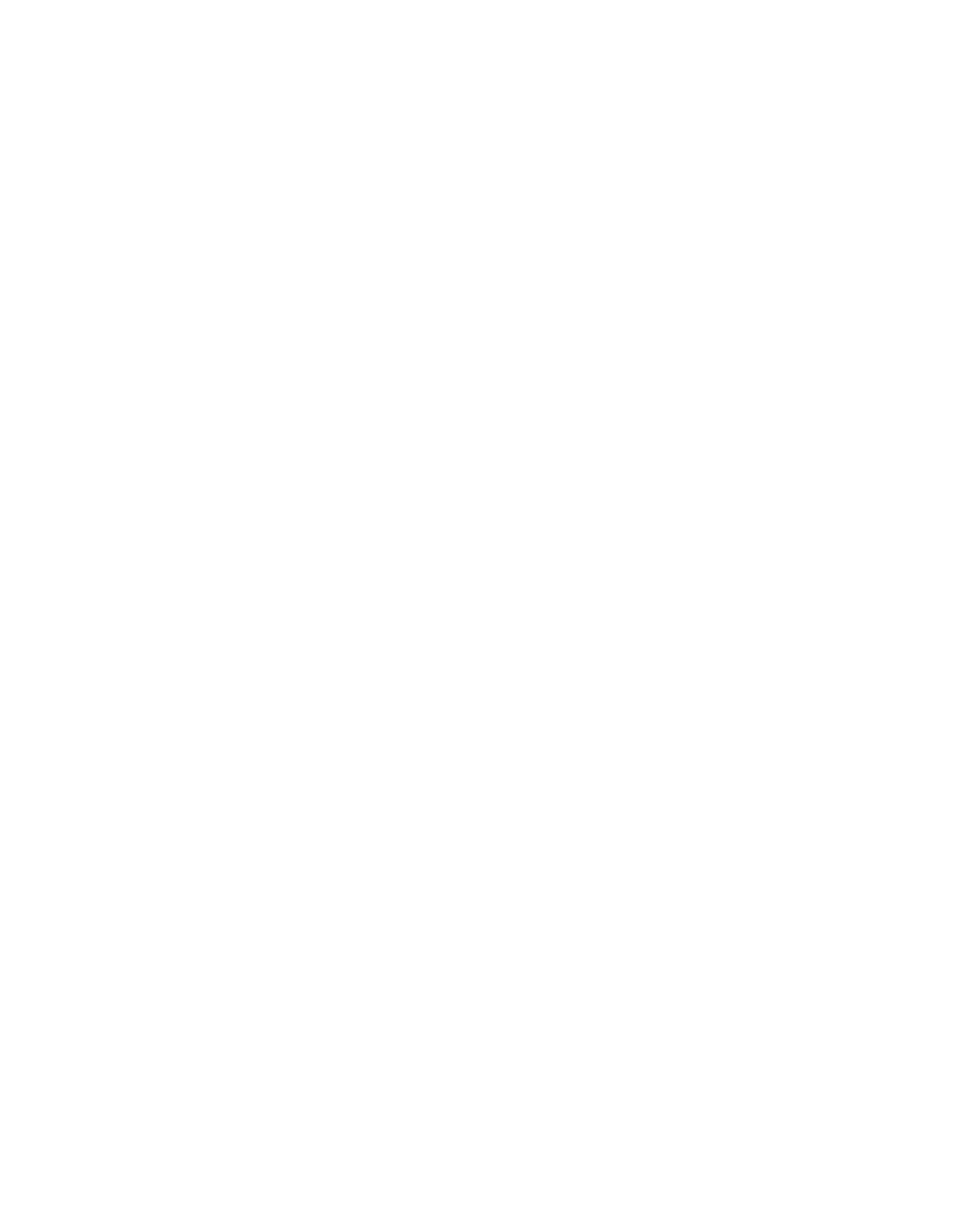# <span id="page-30-0"></span>6 Program Outcomes and Logic Diagram

[Table 6-1](#page-30-1) presents tables of EFP outcomes, distinguishing between those occurring in the short-term, medium-term, and long-term, along with the indicators and potential data sources for the indicators. The section concludes with a logic model diagram.

For brevity, the table uses the acronym "EE" to refer to energy efficiency projects and the term "clean energy" to encompass the program-targeted technology and services of EE, energy storage, DR, and MBCx.

| <b>Outcomes</b>                                                                                                                                                                                                                         | <b>Indicators</b>                                                                                                                                                                                                                                                                                                                                                                                                                         | <b>Data Sources and Potential</b><br><b>Collection Approaches</b>                                                                                                                                                                                                                                                                                                              |  |  |
|-----------------------------------------------------------------------------------------------------------------------------------------------------------------------------------------------------------------------------------------|-------------------------------------------------------------------------------------------------------------------------------------------------------------------------------------------------------------------------------------------------------------------------------------------------------------------------------------------------------------------------------------------------------------------------------------------|--------------------------------------------------------------------------------------------------------------------------------------------------------------------------------------------------------------------------------------------------------------------------------------------------------------------------------------------------------------------------------|--|--|
| Short-Term Outcomes (1-3 years)                                                                                                                                                                                                         |                                                                                                                                                                                                                                                                                                                                                                                                                                           |                                                                                                                                                                                                                                                                                                                                                                                |  |  |
| <b>Customers and ESCOs</b><br>aware of program opportunity<br>and potential benefits of EE,<br>energy storage, DR, and<br>MBCx; ESCOs use program<br>marketing tools                                                                    | High or increasing awareness of<br>program and of EE, energy<br>storage, DR, and MBCx benefits<br>among customers and ESCOs                                                                                                                                                                                                                                                                                                               | Survey of customers and ESCOs<br>Analytics of EFP web pages views<br>and usage                                                                                                                                                                                                                                                                                                 |  |  |
| Customers connected with<br>reputable clean energy<br>consultants and obtain<br>trustworthy estimates of site-<br>specific opportunities and<br>potential savings and costs,<br>including EE, energy storage,<br>DR and MBCx strategies | High or increasing number of<br>customers able to find reputable<br>clean energy consultants<br>Increasing number of clean<br>energy consultants able to identify<br>site-specific opportunities and<br>potential savings and costs<br>ESCOs and customers can<br>identify qualifying opportunities                                                                                                                                       | Market study of nonparticipants<br>investing in facility improvements in<br>recent past to explore knowledge<br>of how to find reputable clean<br>energy consultants<br>Market study of building trades<br>contractors and clean energy<br>consultants to assess capacity to<br>identify qualifying opportunities and<br>likely savings and costs                              |  |  |
| EFP project applications<br>submitted for EE, energy<br>storage, DR and MBCx<br>opportunities                                                                                                                                           | High or increasing number and<br>variety of participating customers<br>and ESCOs, with large or<br>increasing variety of project types<br>(customer variety by business<br>type, by owner/ manager/ tenant)<br>Prospective applicants<br>understand qualifying measures<br>program requirements, and<br>applying through the CFA<br>Prospective applicants<br>understand how to satisfy EA<br>requirements or how to obtain<br>assistance | Review of program database<br>General population study to gauge<br>proportion of program participation<br>among customers investing in their<br>facilities<br>Market study of nonparticipants<br>investing in their facilities in recent<br>past to explore ease of use and<br>comprehension of program- and<br>application-related materials,<br>requirements, and incentives |  |  |
| EE, energy storage, DR, and<br>MBCx projects incentivized,<br>completed, and providing<br>benefits                                                                                                                                      | High or increasing proportion of<br>projects completed satisfactorily,<br>for all technology types<br>Quality assurance activities<br>assure projects provide savings                                                                                                                                                                                                                                                                     | Review of program database and<br>related files and documents<br>Review of realization rates as<br>determined by M&V<br>Program impact evaluation                                                                                                                                                                                                                              |  |  |
| continued                                                                                                                                                                                                                               |                                                                                                                                                                                                                                                                                                                                                                                                                                           |                                                                                                                                                                                                                                                                                                                                                                                |  |  |

#### <span id="page-30-1"></span>**Table 6-1: Existing Facilities Program Outcomes, Indicators, and Potential Data Sources**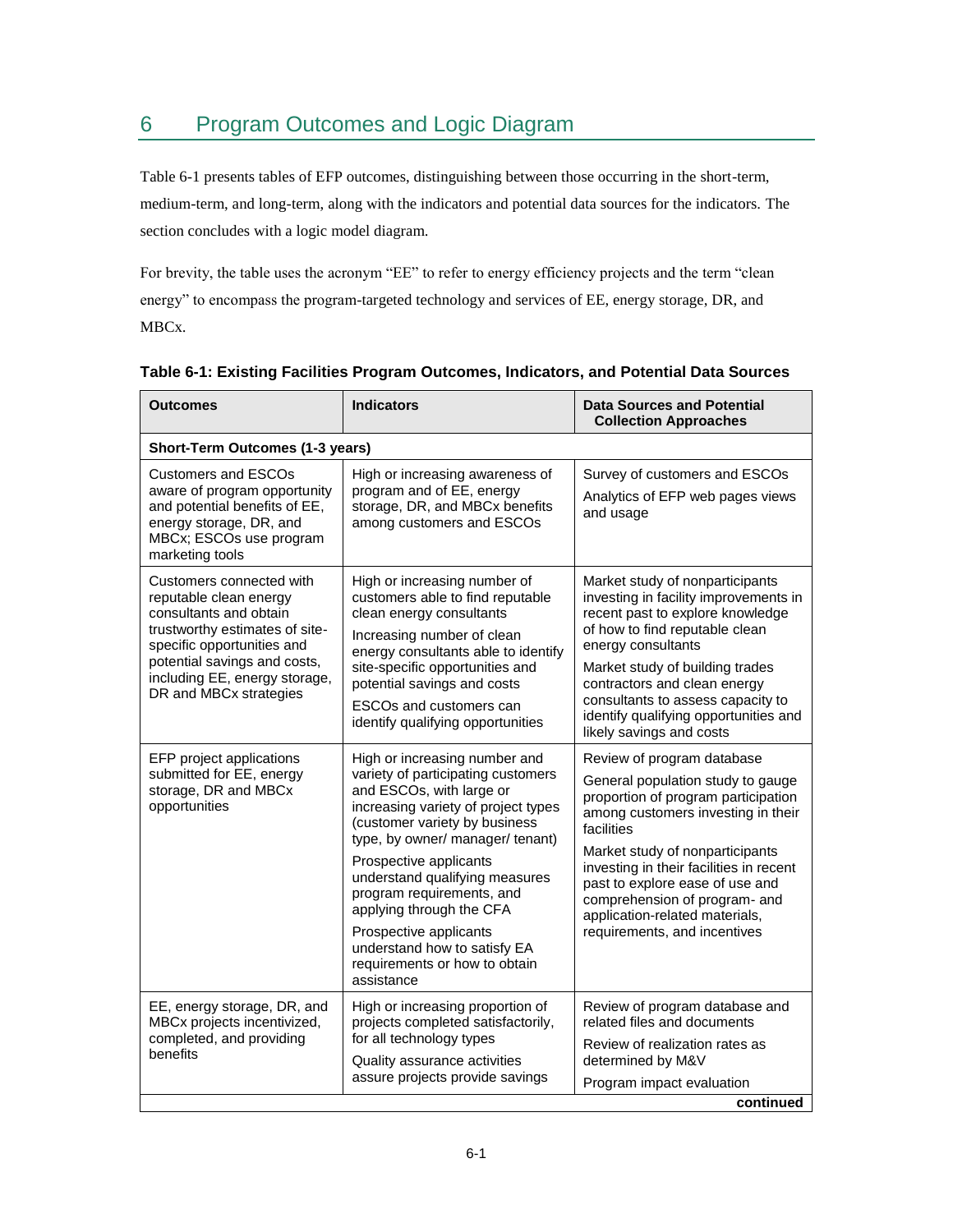| Outcomes                                                                                                                             | <b>Indicators</b>                                                                                | <b>Data Sources and Potential</b><br><b>Collection Approaches</b>                                                           |  |  |
|--------------------------------------------------------------------------------------------------------------------------------------|--------------------------------------------------------------------------------------------------|-----------------------------------------------------------------------------------------------------------------------------|--|--|
| Short-Term Outcomes (1-3 years) Continued                                                                                            |                                                                                                  |                                                                                                                             |  |  |
| kW, kWh, and therm savings                                                                                                           | Documented energy use<br>reduction                                                               | Review of program database and<br>related files and documents                                                               |  |  |
|                                                                                                                                      |                                                                                                  | Program impact evaluation                                                                                                   |  |  |
| Demand reduction<br>procedures enabled, DR<br>events gain larger response                                                            | Increasing number of facilities<br>with DR capabilities and<br>strategies                        | Review of program database and<br>related files and documents<br>Program participants in utility and<br>NYISO DR programs   |  |  |
|                                                                                                                                      | Customers participating in DR<br>programs                                                        |                                                                                                                             |  |  |
| More facilities operated per<br>best EE practices due to                                                                             | Increasing number of facilities<br>with commissioning capabilities                               | Review of program database and<br>related files and documents<br>Program impact evaluation                                  |  |  |
| <b>MBCx</b>                                                                                                                          | and strategies<br>MBCx energy savings                                                            |                                                                                                                             |  |  |
| Energy storage installed and<br>available                                                                                            | Increasing number of facilities<br>with energy storage                                           | Review of program database and<br>related files and documents                                                               |  |  |
|                                                                                                                                      | Capacity of energy storage<br>systems                                                            | Program impact evaluation                                                                                                   |  |  |
|                                                                                                                                      | Utilization of energy storage<br>capacity                                                        |                                                                                                                             |  |  |
| Verified savings documented;<br>project characteristics and<br>participating ESCOs and<br>customers tracked                          | Program tracking databases up-<br>to-date, accurate, complete                                    | Review of program database                                                                                                  |  |  |
| Intermediate-term Outcomes (3-5 years)                                                                                               |                                                                                                  |                                                                                                                             |  |  |
| More ESCOs and increased<br>capacity within ESCOs to<br>deliver quality EE, energy<br>storage, DR, and MBCx<br>projects and services | Increased numbers of contractor<br>firms with capacity in EE, energy<br>storage, DR, and MBCx    | Review of program database and<br>related files and documents<br>Survey of ESCO projects, services,<br>and common practices |  |  |
|                                                                                                                                      | Increased number of individuals in<br>the workforce with clean energy<br>qualifications          |                                                                                                                             |  |  |
| ESCOs perceived as offering<br>reliable savings and cost<br>estimates                                                                | Accuracy of ESCO savings<br>estimates compared to actual<br>savings                              | Review of program database and<br>related files and documents<br>Survey of customers                                        |  |  |
|                                                                                                                                      | Customer perception of estimates<br>and satisfaction with results                                |                                                                                                                             |  |  |
| ESCOs can readily obtain<br>EE, energy storage, DR and<br>MBCx equipment                                                             | Decreasing number of projects<br>with delays or modifications due<br>to equipment unavailability | Review of project tracking data<br>Survey of participating ESCOs and<br>applicants                                          |  |  |
| More customers, including<br>underserved customers,<br>bring eligible projects to EFP                                                | Increased variety of participant<br>business types, across EE,<br>energy storage, DR, and MBCx   | Review of program database                                                                                                  |  |  |
| Participants respond to DR<br>events (utility and NYISO)<br>and reduce demand during<br>peak and based on price<br>signals           | Increased effectiveness of DR<br>events: energy savings, number<br>of responding customers       | Review of DR program databases<br>Impact evaluation of DR programs                                                          |  |  |
|                                                                                                                                      |                                                                                                  | continued                                                                                                                   |  |  |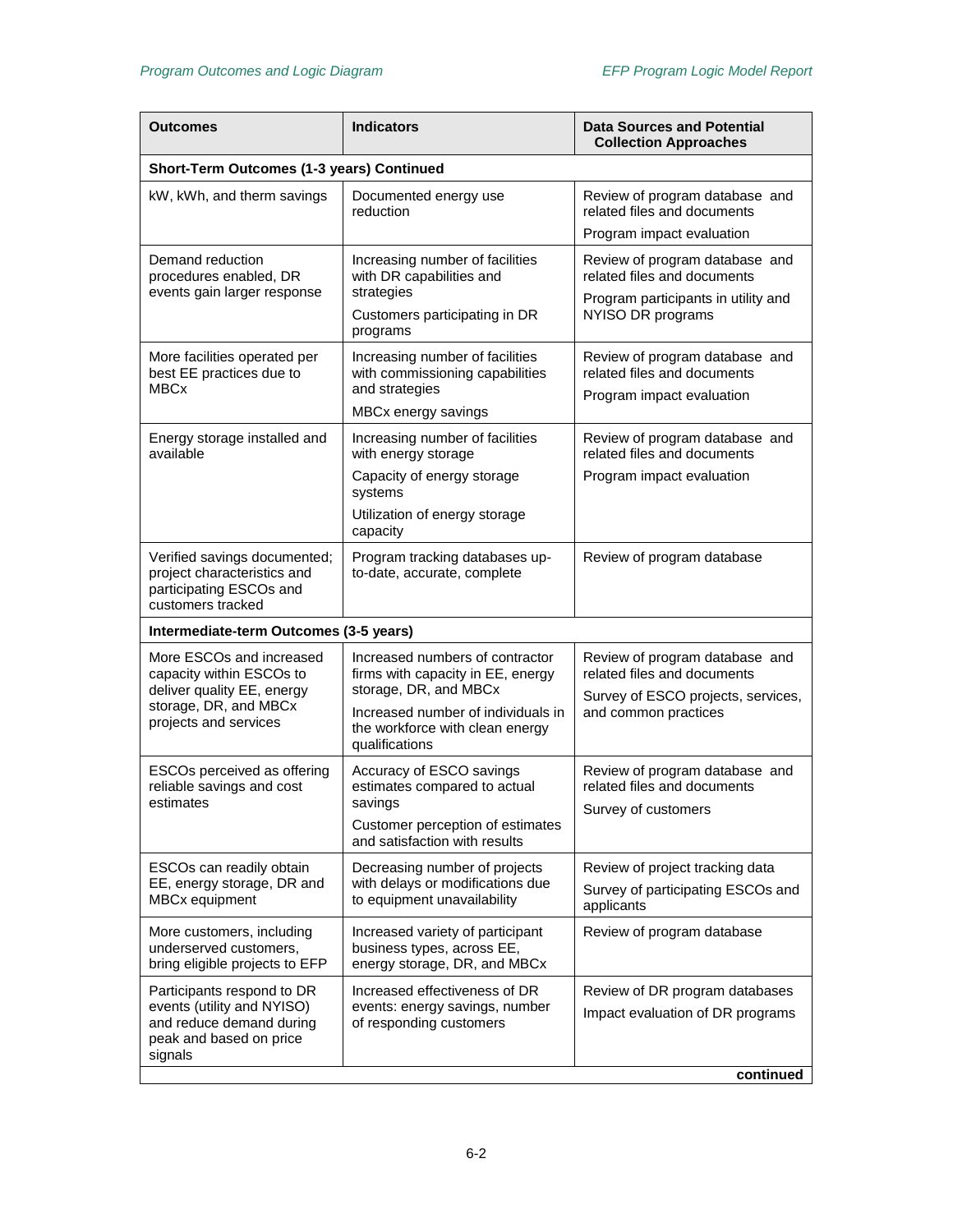| Outcomes                                                                                                                                                                  | <b>Indicators</b>                                                                                                                                                                                                                                                                          | <b>Data Sources and Potential</b><br><b>Collection Approaches</b>                                                                                                  |  |  |
|---------------------------------------------------------------------------------------------------------------------------------------------------------------------------|--------------------------------------------------------------------------------------------------------------------------------------------------------------------------------------------------------------------------------------------------------------------------------------------|--------------------------------------------------------------------------------------------------------------------------------------------------------------------|--|--|
| Long-term Outcomes (6+ years)                                                                                                                                             |                                                                                                                                                                                                                                                                                            |                                                                                                                                                                    |  |  |
| Persisting benefits and value<br>proposition of EE, energy<br>storage, DR, and MBCx<br>demonstrated; increased<br>customer confidence and<br>reduced perceived risk       | Increased customer and ESCO<br>confidence that EE, energy<br>storage, DR and MBCx will deliver<br>persisting benefits<br>Reduced perceptions of risk<br>among customers ESCOs                                                                                                              | Survey of customers and ESCOs                                                                                                                                      |  |  |
| More efficient facilities<br>management in NYS: energy<br>use optimized, demand is<br>responsive to grid constraints                                                      | Reduced unit energy consumption<br>for New York State nonresidential<br>facilities<br>Increased effectiveness of DR<br>events in obtaining needed load<br>reduction                                                                                                                        | Nonresidential energy use survey<br>NYISO database                                                                                                                 |  |  |
| Increased market share of<br>EE, energy storage, DR, and<br>MBCx equipment and<br>services                                                                                | Increased market shares for EE,<br>energy storage, DR, and MBCx<br>equipment and professional<br>services<br>Reduced unit energy consumption<br>for New York State nonresidential<br>facilities                                                                                            | Vendor survey<br>Spillover assessment<br>Nonresidential energy use survey                                                                                          |  |  |
| Customers' on-going<br>decision-making regarding<br>energy use in existing<br>facilities reflects greater<br>efficiency                                                   | Reduced unit energy consumption<br>for New York nonresidential<br>facilities                                                                                                                                                                                                               | Nonresidential energy use survey                                                                                                                                   |  |  |
| System-wide energy and<br>peak reductions, improved<br>grid reliability and reserve<br>margins, related cost savings<br>and environmental and health<br>benefits          | kW, kWh and therm savings<br>Lower demand during peak<br>periods<br>Energy-cost savings<br>Fewer grid-critical events and<br>outages<br>Reduced greenhouse gas<br>emissions<br>Lower particulate and pollution<br>levels<br>Corresponding environmental,<br>health, and community benefits | Impact evaluation<br>Spillover assessment<br>Environmental, health, and<br>community economic studies of net<br>impacts based upon energy<br>savings<br>NYISO data |  |  |
| Increased economic and<br>market development in New<br>York State; increased size,<br>vitality, and sustainability of<br>market for clean energy<br>products and services | Improvement in economic<br>indicators<br>Increased market shares for EE,<br>energy storage, DR and MBCx<br>equipment                                                                                                                                                                       | <b>Studies of New York State</b><br>economy<br>Vendor survey                                                                                                       |  |  |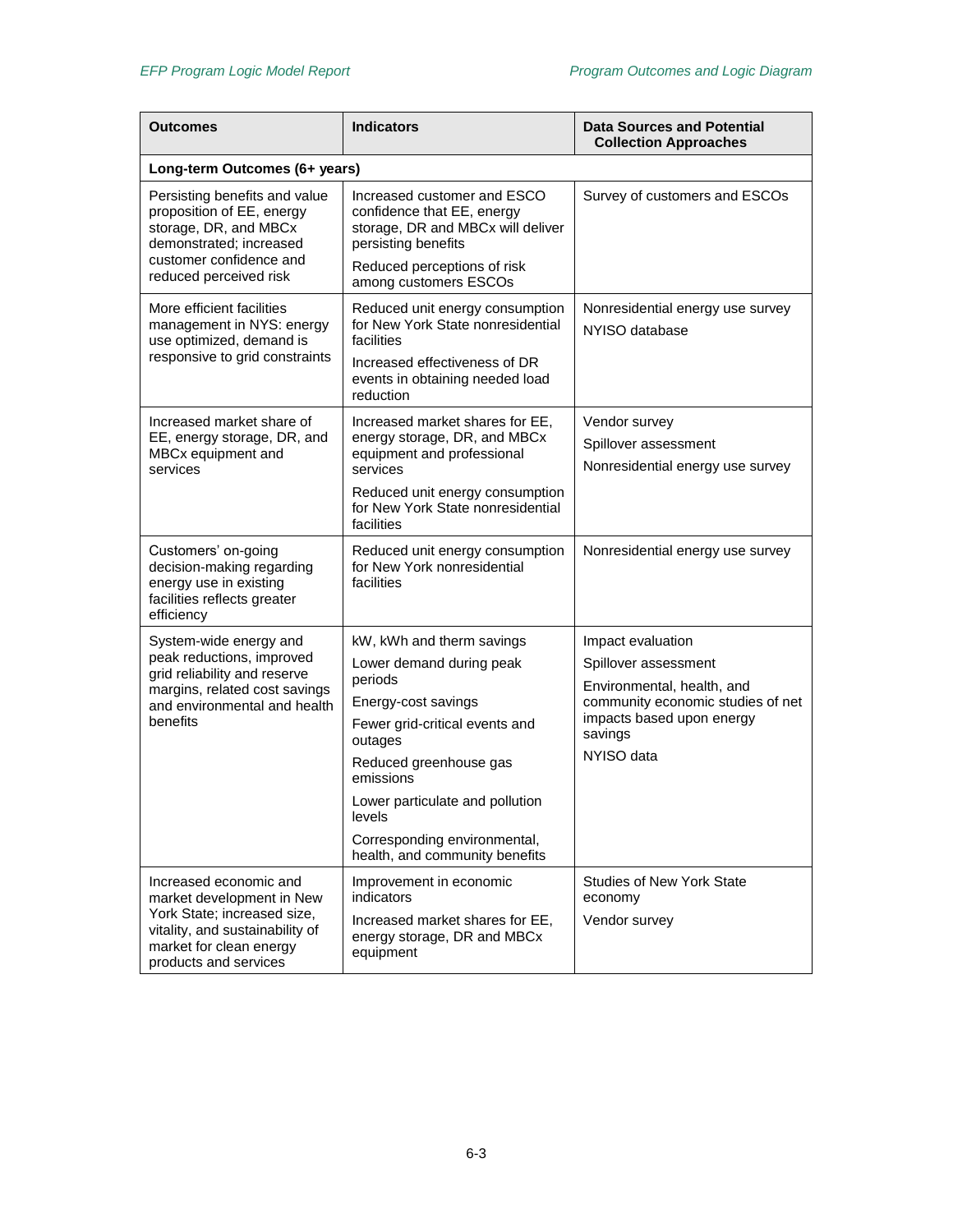#### **Figure 6-1: Existing Facilities Program Logic Model**

<span id="page-33-0"></span>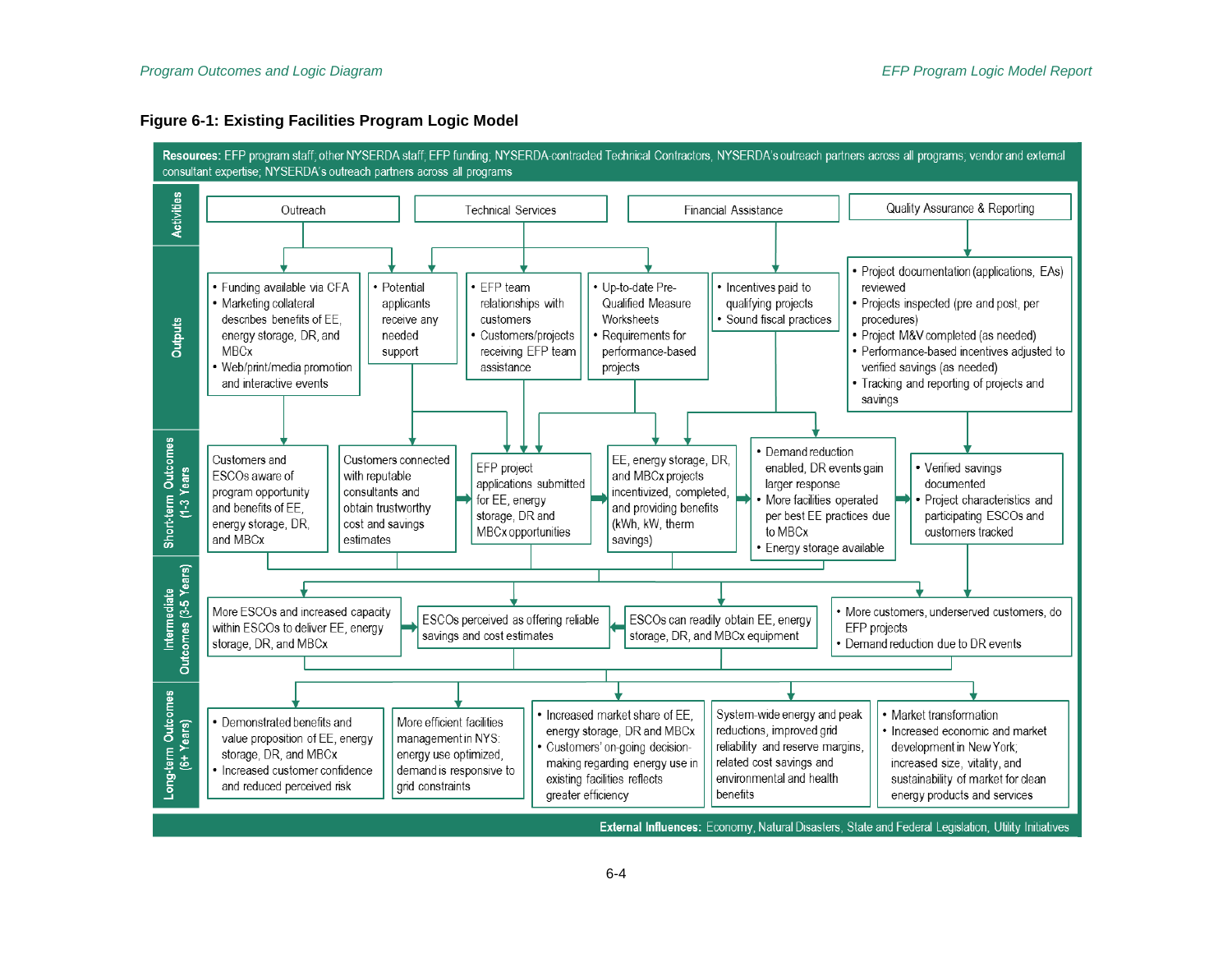## <span id="page-34-0"></span>7 Assumptions about Strategies

This section describes the testable hypotheses or testable assumptions implicit in the program theory and logic. Evaluation research addressing these hypotheses will help to validate the program theory and will inform NYSERDA EFP staff of program progress and potential areas for program refinement. Research on these key evaluation questions address how EFP program activities and outputs lead to the desired short-, intermediate-, and long-term outcomes.

For brevity, this section uses the term "clean energy" to refer to EE, energy storage, DR, and MBCx.

### <span id="page-34-1"></span>7.1 Role of Technical Consultants

Technical Consultants in EFP function in the market place in two primary ways:

- 1. To assist applicants and their contractors/consultants on technical matters, ranging from understanding the site-specific benefits and costs of the clean energy technology to reliably documenting, through M&V, the energy benefits; and
- 2. To provide a neutral source of information to the applicant, so that the applicant might trust the benefit and cost estimates without worry that the contractor is trying to oversell.

Technical Consultants also function in a program support capacity as an extension of EFP staff; in this role, they provide project quality assurance.

For the program to attain its desired long-term outcomes, it is necessary that Technical Consultants' role in the clean energy market decreases in importance, even though their role in assuring project quality may continue. As the program moves toward successfully attaining its long-term outcomes, EFP target customers (customers with nonresidential existing facilities) should increasingly know where to find contractors and consultants that:

- 1. Have knowledge of EE, energy storage, DR, and MBCx technologies and their benefits, can estimate the site-specific benefits and costs of these technologies for a specific facility, and can reliably document the resulting energy benefits.
- 2. Constitute a trusted source of information on these technologies.

The program theory assumes this change will occur due to:

1. Program marketing materials that provide relevant information on the benefits, costs, and applicability of these technologies,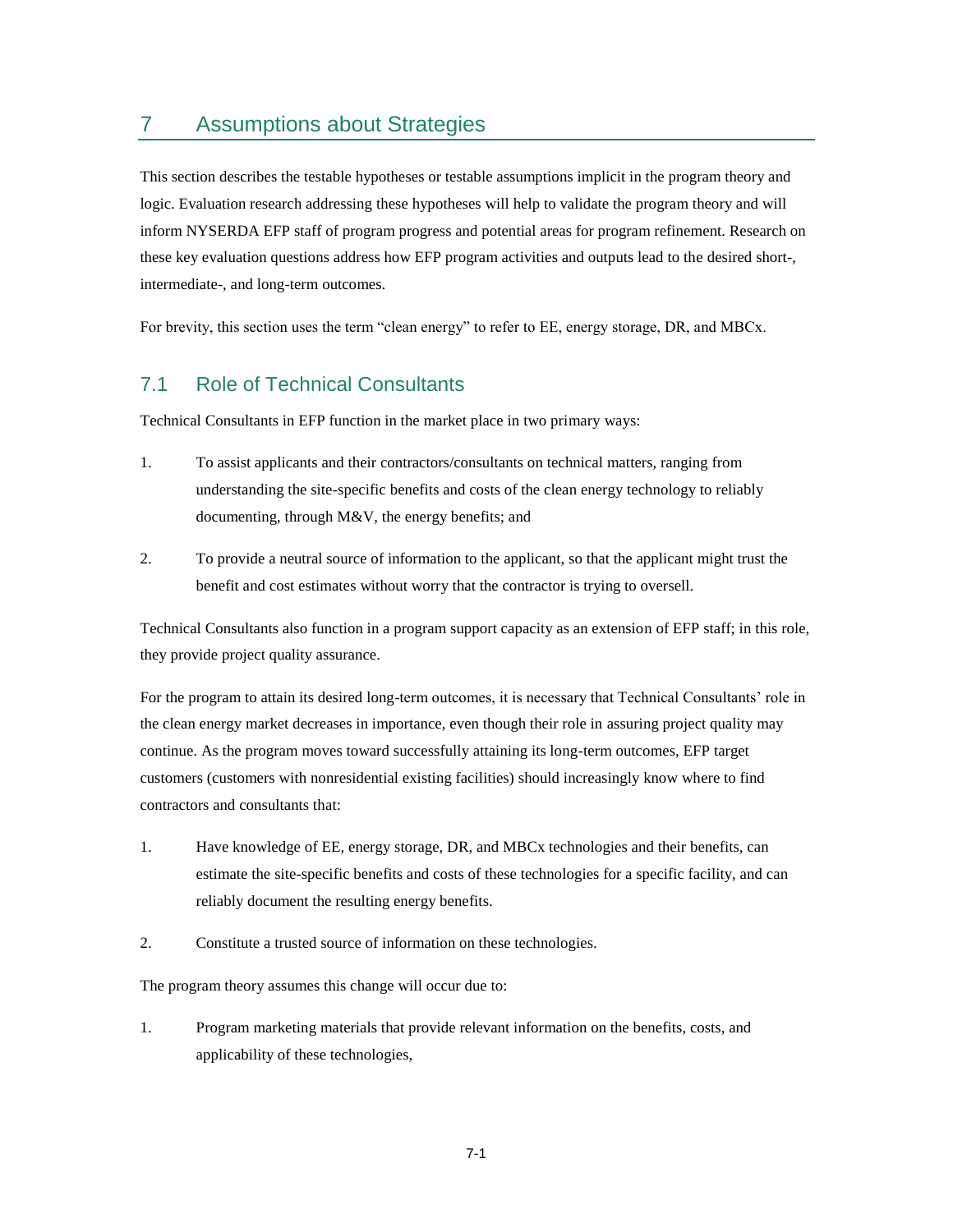- 2. Demonstration of these technologies at the sites of program participants (that is, multiple "real world" successful applications throughout the State),
- 3. Participating customers that have positive experiences with the technologies and share their experiences with members of the business community,
- 4. The contractors and consultants working for participating customers, that gain experience in all phases of the technologies (scoping, installation, commissioning (as relevant), documentation of savings (as relevant), and maintenance), and
- 5. Increased supply of these technologies and of information on these technologies coming from manufacturers and distributors (and possibly increased variety of technologies)

Subsequent evaluations can assess the degree to which these five assumptions are occurring and the degree to which the market role (as opposed to the program support role) of Technical Contractors decreases as the market share of these technologies increases throughout the State.

## <span id="page-35-0"></span>7.2 Role of Participants

The program theory assumes that as participants have successful technology installations through the program, they will have a favorable view of the technologies themselves and will continue to seek out EE and consider the technologies and strategies of energy storage, DR, and MBCx. They will develop increasing confidence that these clean energy technologies are widely applicable and beneficial to their facilities, and increasing confidence that the contractors and consultants that assisted them in their EFP projects have the necessary capabilities to successfully install other clean energy technologies.

For the program to attain its desired long-term outcomes, it is necessary that program participants:

- 1. Install clean energy technologies independent of the program (spillover),
- 2. Are a source of increasing demand for the technologies and associated professional services, and
- 3. Provide demonstrated, identifiable success (that is, other firms can look to their example for assurance the technologies deliver the promised benefits).

Subsequent evaluations can assess the degree to which these three assumptions are occurring.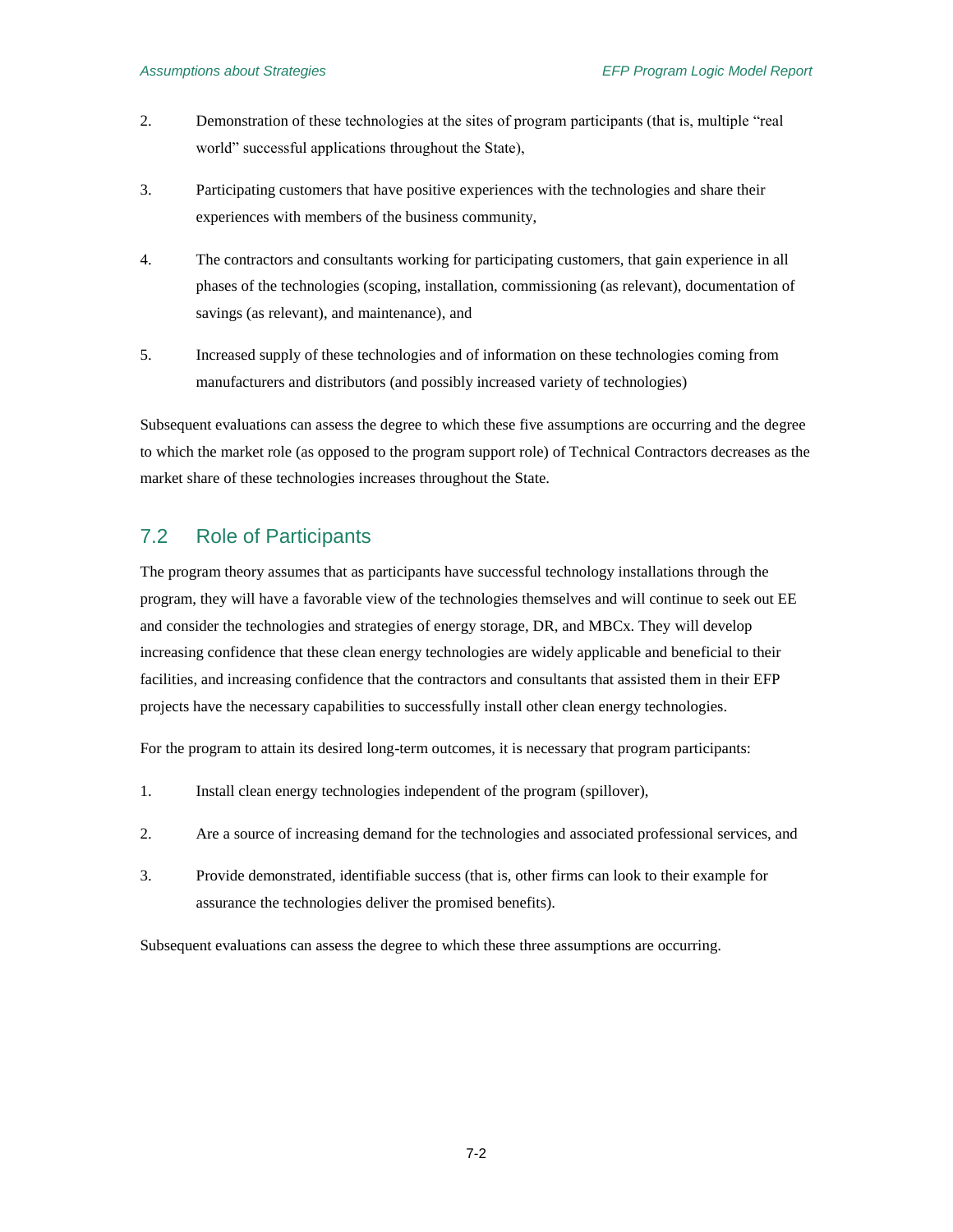## <span id="page-36-0"></span>7.3 Role of Participants' Contractors/Consultants

The program theory assumes that as contractors and consultants working with participants have successful technology installations through the program they have:

- 1. Increasing confidence that these clean energy technologies are widely applicable and beneficial to their customers,
- 2. Increasing ability to provide customers with trustworthy information on the technologies' sitespecific costs and benefits,
- 3. Increasing competency in specifying, installing, commissioning (as appropriate), and maintaining the equipment, as well as in documenting actual benefits (as requested by customers), and
- 4. Increased sales of these technologies/services relative to standard (non-clean energy) technologies

Subsequent evaluations can assess the degree to which these four assumptions are occurring.

## <span id="page-36-1"></span>7.4 Nonparticipant Actions

The program theory assumes that as participant facilities demonstrate the benefits of EE, energy storage, DR, and MBCx, and as participants' contractors/consultants increasingly promote these technologies to their clients, nonparticipants will have:

- 1. Increasing confidence that these clean energy technologies are widely applicable and may be beneficial to their facilities,
- 2. Increasing confidence in the competency of their contractors/consultants to deliver such technologies and services, and
- 3. Increasing trust in their contractors' estimates of the technologies' site-specific costs and benefits.

Subsequent evaluations can assess the degree to which these three assumptions are occurring.

## <span id="page-36-2"></span>7.5 Role of Manufacturers and Distributors

The program theory assumes that as participants increasingly demand these clean energy technologies, as contractors/consultants increasingly promote these technologies to their clients, and as nonparticipants increasingly demand these technologies, manufacturers and distributors will:

- 1. Supply increasing quantities of these technologies to the New York State market,
- 2. Continue product development to support the increasing market size, and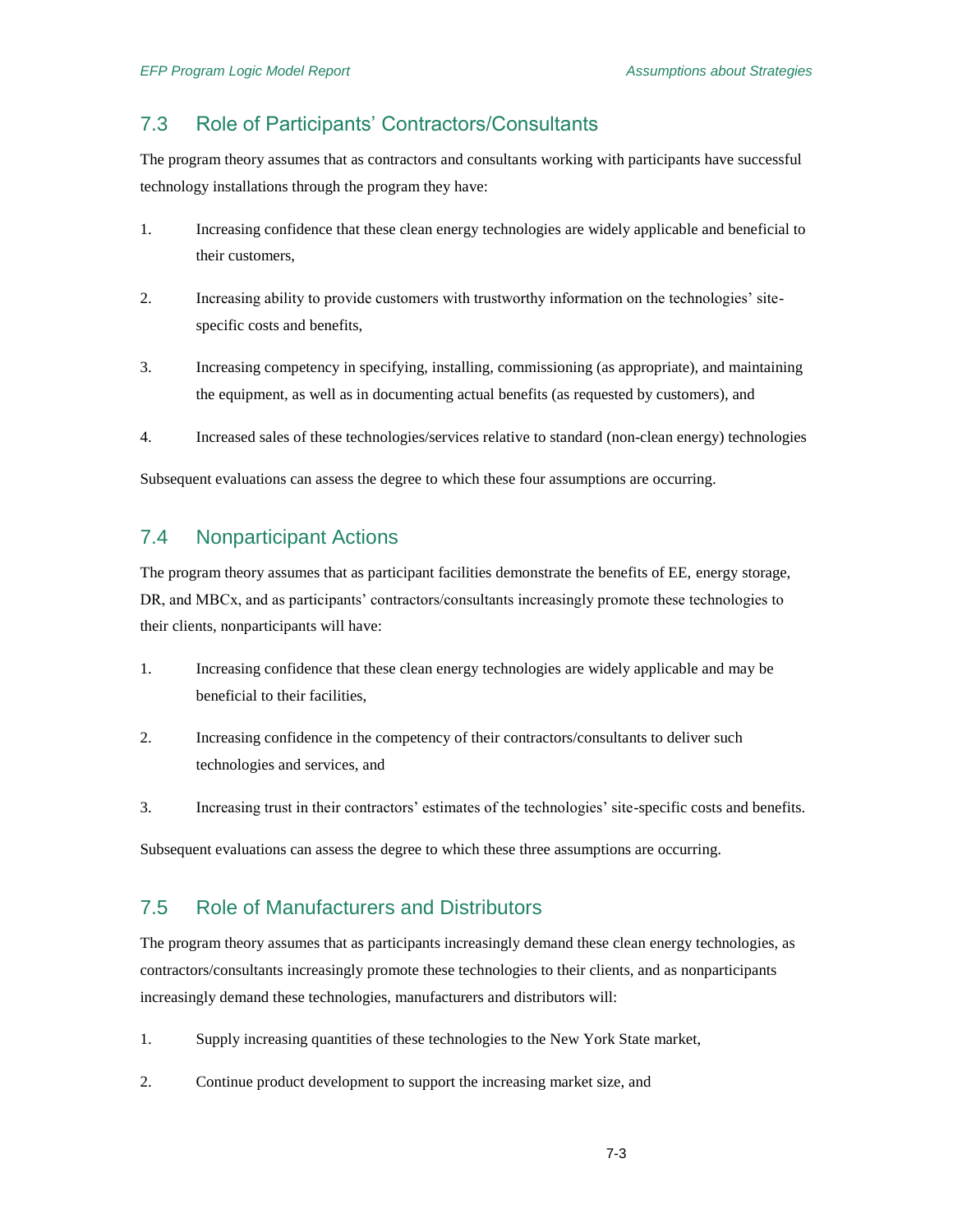3. Provide enhanced technical specifications to facilitate the application of the technologies in a variety of settings, additional promotional materials, and increased marketing and other supplyside support.

Subsequent evaluations can assess the degree to which these three assumptions are occurring.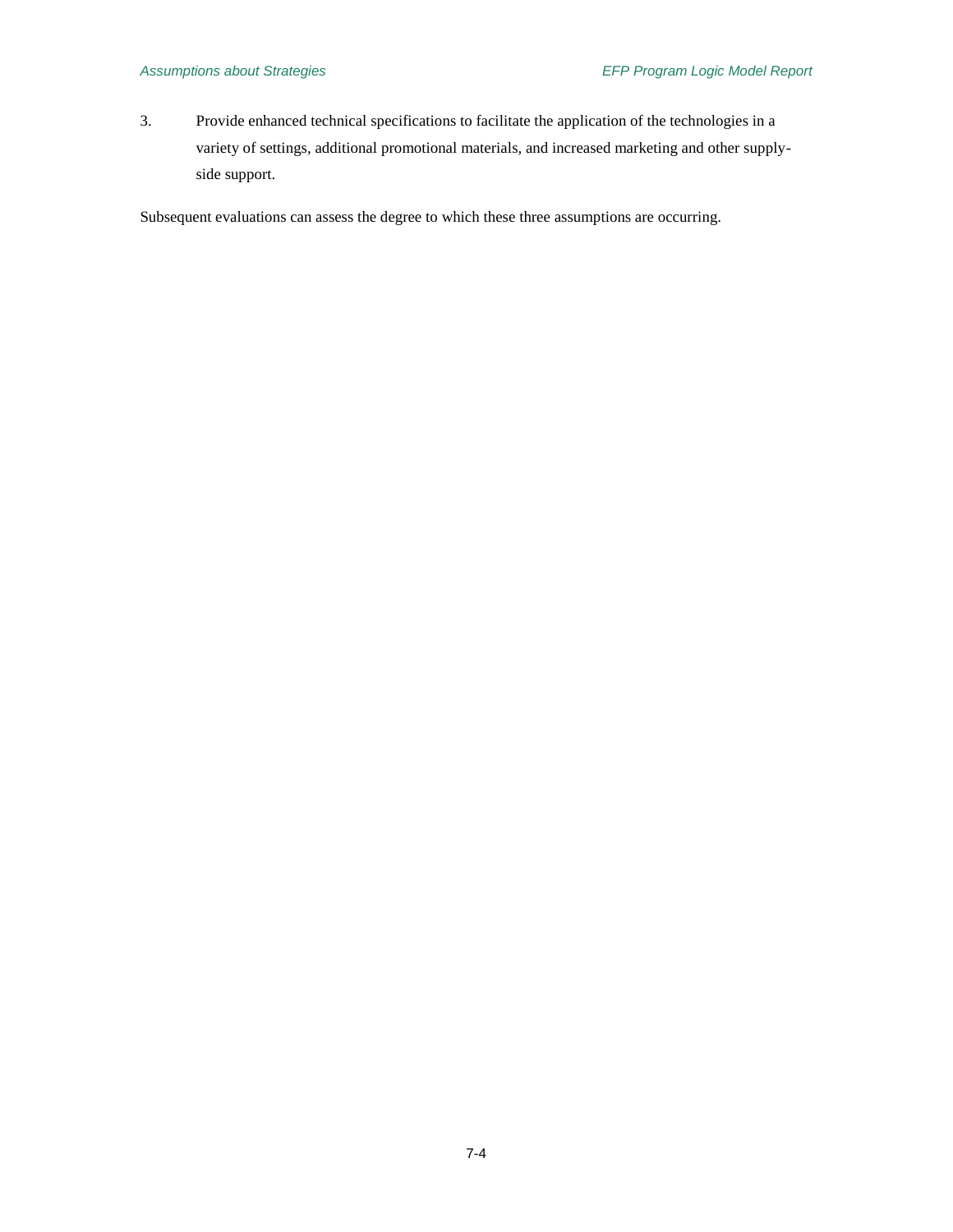# <span id="page-38-0"></span>8 Non-Program Influence on Outcomes

External influences, which NYSERDA programs cannot directly influence, can help to enhance or hamper achievement of the program's desired outcomes. These potential external influences include:

- 1. Economic conditions may improve, leading customers to try to expand their revenues with the expanding economy. Customers adopting this strategy may dedicate their financial resources to support growth in sales, rather than to fund reductions in operating costs.
- 2. Economic conditions may decline, leading customers to curtail or eliminate all discretionary expenditures, such as expenditures in enhanced building performance.
- 3. Response to destruction caused by natural disasters may siphon attention and resources away from enhancing building performance.
- 4. State and federal legislation may increase or diminish market forces for clean energy.
- 5. Utility initiatives may influence customer and ESCO response to EFP.